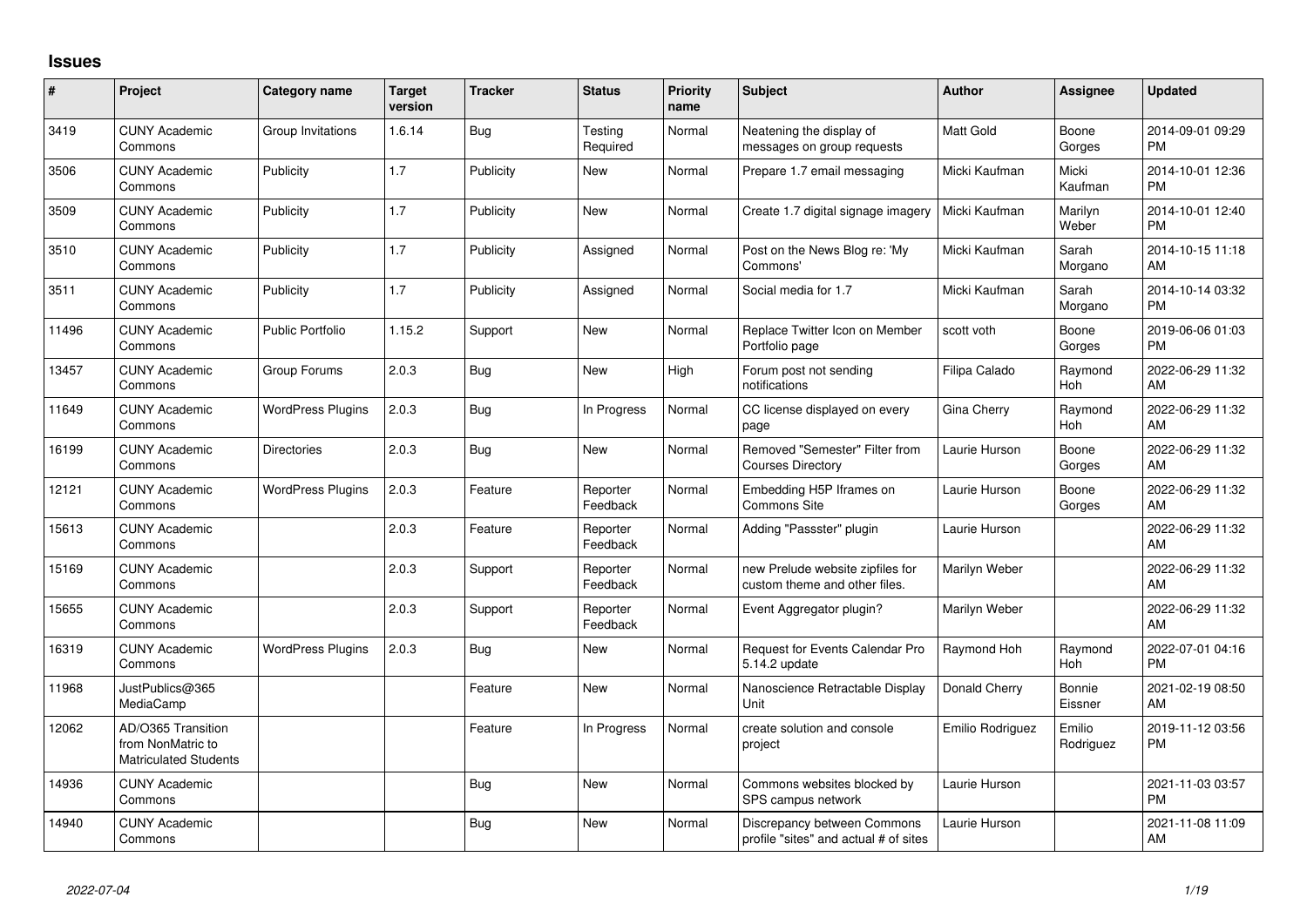| #     | Project                         | <b>Category name</b>     | <b>Target</b><br>version | <b>Tracker</b> | <b>Status</b>        | <b>Priority</b><br>name | <b>Subject</b>                                                         | <b>Author</b>           | <b>Assignee</b> | <b>Updated</b>                |
|-------|---------------------------------|--------------------------|--------------------------|----------------|----------------------|-------------------------|------------------------------------------------------------------------|-------------------------|-----------------|-------------------------------|
| 15757 | <b>CUNY Academic</b><br>Commons |                          |                          | Bug            | New                  | Normal                  | Members # do not match                                                 | Laurie Hurson           |                 | 2022-03-30 04:52<br><b>PM</b> |
| 14784 | <b>CUNY Academic</b><br>Commons |                          |                          | Support        | Reporter<br>Feedback | Normal                  | User report of logo problem when<br>using Customizer theme             | Marilyn Weber           |                 | 2021-09-17 10:25<br>AM        |
| 15045 | <b>CUNY Academic</b><br>Commons |                          |                          | Support        | <b>New</b>           | Normal                  | no result for KCeL in the search<br>box on the commons                 | Marilyn Weber           |                 | 2021-12-10 11:29<br>AM        |
| 15260 | <b>CUNY Academic</b><br>Commons |                          |                          | Support        | Reporter<br>Feedback | Normal                  | Diacritical markings   European<br><b>Stages</b>                       | Marilyn Weber           |                 | 2022-02-04 08:16<br>AM        |
| 15370 | <b>CUNY Academic</b><br>Commons |                          |                          | Support        | Reporter<br>Feedback | Normal                  | All-in-One Event Calendar?                                             | Marilyn Weber           |                 | 2022-02-17 11:03<br>AM        |
| 15565 | <b>CUNY Academic</b><br>Commons |                          |                          | Support        | <b>New</b>           | Normal                  | Events - send updates to an email<br>listserv                          | Marilyn Weber           |                 | 2022-03-10 01:06<br><b>PM</b> |
| 15685 | <b>CUNY Academic</b><br>Commons |                          |                          | Support        | <b>New</b>           | High                    | problem with chrome?                                                   | Marilyn Weber           |                 | 2022-04-25 03:40<br><b>PM</b> |
| 16099 | <b>CUNY Academic</b><br>Commons |                          |                          | Support        | Reporter<br>Feedback | Normal                  | request for Newsletter Glue                                            | Marilyn Weber           |                 | 2022-05-13 12:14<br><b>PM</b> |
| 16110 | <b>CUNY Academic</b><br>Commons |                          |                          | Support        | Reporter<br>Feedback | Normal                  | remove Creative Commons<br>license from pages?                         | Marilyn Weber           | Raymond<br>Hoh  | 2022-05-17 06:11<br><b>PM</b> |
| 2576  | <b>NYCDH Community</b><br>Site  |                          |                          | <b>Bug</b>     | Hold                 | Low                     | Test Next Button in Javascript<br><b>Tutorial Under Activities</b>     | Mark Newton             | Alex Gil        | 2013-05-18 02:55<br><b>PM</b> |
| 2571  | <b>NYCDH Community</b><br>Site  |                          |                          | Feature        | Assigned             | Normal                  | Add Google custom search box to<br>homepage                            | <b>Mark Newton</b>      | Raymond<br>Hoh  | 2013-05-18 07:49<br><b>PM</b> |
| 2573  | <b>NYCDH Community</b><br>Site  |                          |                          | Feature        | Reporter<br>Feedback | Normal                  | Add dh_nyc twitter list feed to site                                   | <b>Mark Newton</b>      | Matt Gold       | 2013-05-16 11:42<br><b>PM</b> |
| 2574  | <b>NYCDH Community</b><br>Site  |                          |                          | Feature        | Assigned             | Normal                  | Add Way to Upload Files to<br>Groups                                   | <b>Mark Newton</b>      | Raymond<br>Hoh  | 2013-05-18 07:46<br><b>PM</b> |
| 2577  | <b>NYCDH Community</b><br>Site  |                          |                          | Feature        | Assigned             | Low                     | Investigate Potential to Add Links<br>to the Forum                     | <b>Mark Newton</b>      | Alex Gil        | 2013-05-16 09:40<br><b>PM</b> |
| 16307 | <b>CUNY Academic</b><br>Commons |                          |                          | Bug            | <b>New</b>           | Normal                  | Add brief messaging to<br>accept/decline group membership<br>requests  | Matt Gold               | Boone<br>Gorges | 2022-06-27 06:13<br><b>PM</b> |
| 2618  | NYCDH Community<br>Site         |                          |                          | <b>Bug</b>     | Assigned             | Low                     | Mark blogs as spam when created   Matt Gold<br>by users marked as spam |                         | Boone<br>Gorges | 2013-06-09 11:38<br><b>PM</b> |
| 8992  | NYCDH Community<br>Site         |                          |                          | Bug            | Assigned             | Normal                  | Multiple RBE error reports                                             | Matt Gold               | Raymond<br>Hoh  | 2017-12-11 05:43<br><b>PM</b> |
| 14792 | <b>CUNY Academic</b><br>Commons |                          |                          | <b>Bug</b>     | <b>New</b>           | Normal                  | Inconsistent email notifications<br>from gravity forms                 | Raffi<br>Khatchadourian |                 | 2021-10-04 01:50<br><b>PM</b> |
| 15516 | <b>CUNY Academic</b><br>Commons | <b>WordPress Plugins</b> |                          | <b>Bug</b>     | Reporter<br>Feedback | Normal                  | Can't publish or save draft of post<br>on wordpress.com                | Raffi<br>Khatchadourian | Raymond<br>Hoh  | 2022-03-02 05:52<br><b>PM</b> |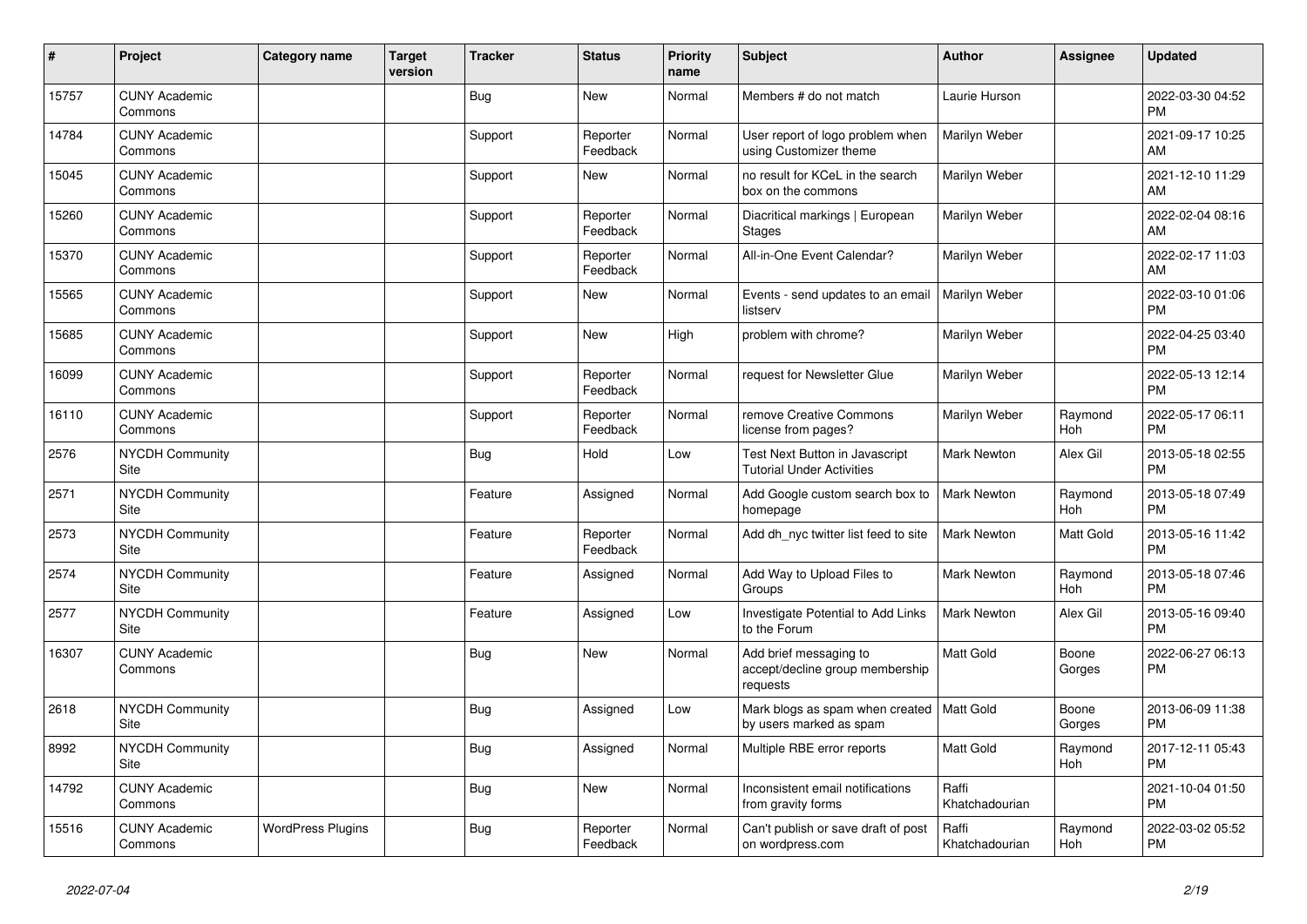| #     | Project                         | <b>Category name</b>           | <b>Target</b><br>version | <b>Tracker</b> | <b>Status</b>        | Priority<br>name | <b>Subject</b>                                                                             | <b>Author</b>           | <b>Assignee</b> | <b>Updated</b>                |
|-------|---------------------------------|--------------------------------|--------------------------|----------------|----------------------|------------------|--------------------------------------------------------------------------------------------|-------------------------|-----------------|-------------------------------|
| 16294 | <b>CUNY Academic</b><br>Commons |                                |                          | Bug            | <b>New</b>           | Urgent           | CAC is down                                                                                | Raffi<br>Khatchadourian |                 | 2022-06-27 02:00<br><b>PM</b> |
| 16290 | <b>CUNY Academic</b><br>Commons |                                |                          | Feature        | Reporter<br>Feedback | Normal           | Add Table Of Contents Block<br>plug-in                                                     | Raffi<br>Khatchadourian |                 | 2022-06-24 10:26<br>AM        |
| 16314 | <b>CUNY Academic</b><br>Commons | <b>WordPress Plugins</b>       |                          | Feature        | New                  | Normal           | Install Multicollab plug-in?                                                               | Raffi<br>Khatchadourian |                 | 2022-06-29 03:44<br><b>PM</b> |
| 14908 | <b>CUNY Academic</b><br>Commons | Performance                    |                          | Bug            | <b>New</b>           | Normal           | Stale object cache on cdev                                                                 | Raymond Hoh             | Boone<br>Gorges | 2021-12-07 09:45<br>AM        |
| 16177 | <b>CUNY Academic</b><br>Commons | Reply By Email                 |                          | Bug            | <b>New</b>           | Normal           | Switch to Inbound mode for RBE                                                             | Raymond Hoh             | Raymond<br>Hoh  | 2022-05-30 04:32<br><b>PM</b> |
| 16255 | <b>CUNY Academic</b><br>Commons | WordPress (misc)               |                          | <b>Bug</b>     | New                  | Normal           | Need to define 'MULTISITE'<br>constant in wp-config.php                                    | Raymond Hoh             |                 | 2022-06-19 09:31<br><b>AM</b> |
| 16245 | <b>CUNY Academic</b><br>Commons | WordPress (misc)               |                          | Bug            | Reporter<br>Feedback | Normal           | Save Button missing on<br><b>WordPress Profile page</b>                                    | scott voth              | Raymond<br>Hoh  | 2022-06-16 03:09<br><b>PM</b> |
| 15767 | <b>CUNY Academic</b><br>Commons | WordPress (misc)               |                          | Support        | New                  | Normal           | Site loading slowly                                                                        | scott voth              | Boone<br>Gorges | 2022-04-04 08:56<br>PM.       |
| 16318 | <b>CUNY Academic</b><br>Commons |                                |                          | <b>Bug</b>     | New                  | Normal           | Unable to Access block editor or<br>embed YouTube videos in new<br>pages, in one site only | <b>Syelle Graves</b>    |                 | 2022-07-01 06:53<br><b>PM</b> |
| 13891 | <b>CUNY Academic</b><br>Commons | Internal Tools and<br>Workflow | 2.1.0                    | Feature        | <b>New</b>           | Normal           | Migrate automated linting to<br>GitHub Actions                                             | Boone Gorges            | Jeremy Felt     | 2022-06-29 11:13<br>AM.       |
| 15194 | <b>CUNY Academic</b><br>Commons | Internal Tools and<br>Workflow | 2.1.0                    | Feature        | <b>New</b>           | Normal           | PHPCS sniff for un-restored<br>switch to blog() calls                                      | Boone Gorges            | Jeremy Felt     | 2022-05-26 10:45<br>AM        |
| 15883 | <b>CUNY Academic</b><br>Commons |                                | 2.1.0                    | Feature        | <b>New</b>           | Normal           | Release BPGES update                                                                       | Boone Gorges            | Boone<br>Gorges | 2022-05-26 10:39<br>AM        |
| 13946 | <b>CUNY Academic</b><br>Commons | <b>WordPress Plugins</b>       | 2.1.0                    | Support        | Assigned             | Normal           | Custom Embed handler For<br>OneDrive files                                                 | scott voth              | Raymond<br>Hoh  | 2022-05-26 10:46<br>AM        |
| 10439 | <b>CUNY Academic</b><br>Commons | Design                         | 2.1.0                    | Design/UX      | <b>New</b>           | Normal           | Create Style Guide for Commons                                                             | Sonja Leix              | Sara Cannon     | 2022-06-28 01:43<br><b>PM</b> |
| 4388  | <b>CUNY Academic</b><br>Commons | WordPress (misc)               | Future<br>release        | Bug            | Assigned             | Normal           | Repeated request for<br>authentication.                                                    | Alice.Lynn<br>McMichael | Raymond<br>Hoh  | 2015-08-11 07:35<br><b>PM</b> |
| 5488  | <b>CUNY Academic</b><br>Commons | Social Paper                   | Future<br>release        | Bug            | <b>New</b>           | Normal           | Add a "last edited by" field to<br>Social Paper group directories                          | Boone Gorges            |                 | 2016-04-21 10:05<br><b>PM</b> |
| 6749  | <b>CUNY Academic</b><br>Commons | Events                         | Future<br>release        | Bug            | New                  | Low              | BPEO iCal request can trigger<br>very large number of DB queries                           | Boone Gorges            | Raymond<br>Hoh  | 2016-11-15 10:09<br><b>PM</b> |
| 7022  | <b>CUNY Academic</b><br>Commons | Announcements                  | Future<br>release        | <b>Bug</b>     | <b>New</b>           | Normal           | Sitewide announcements should<br>be displayed on, and dismissable<br>from, mapped domains  | <b>Boone Gorges</b>     | Boone<br>Gorges | 2018-03-22 10:18<br>AM        |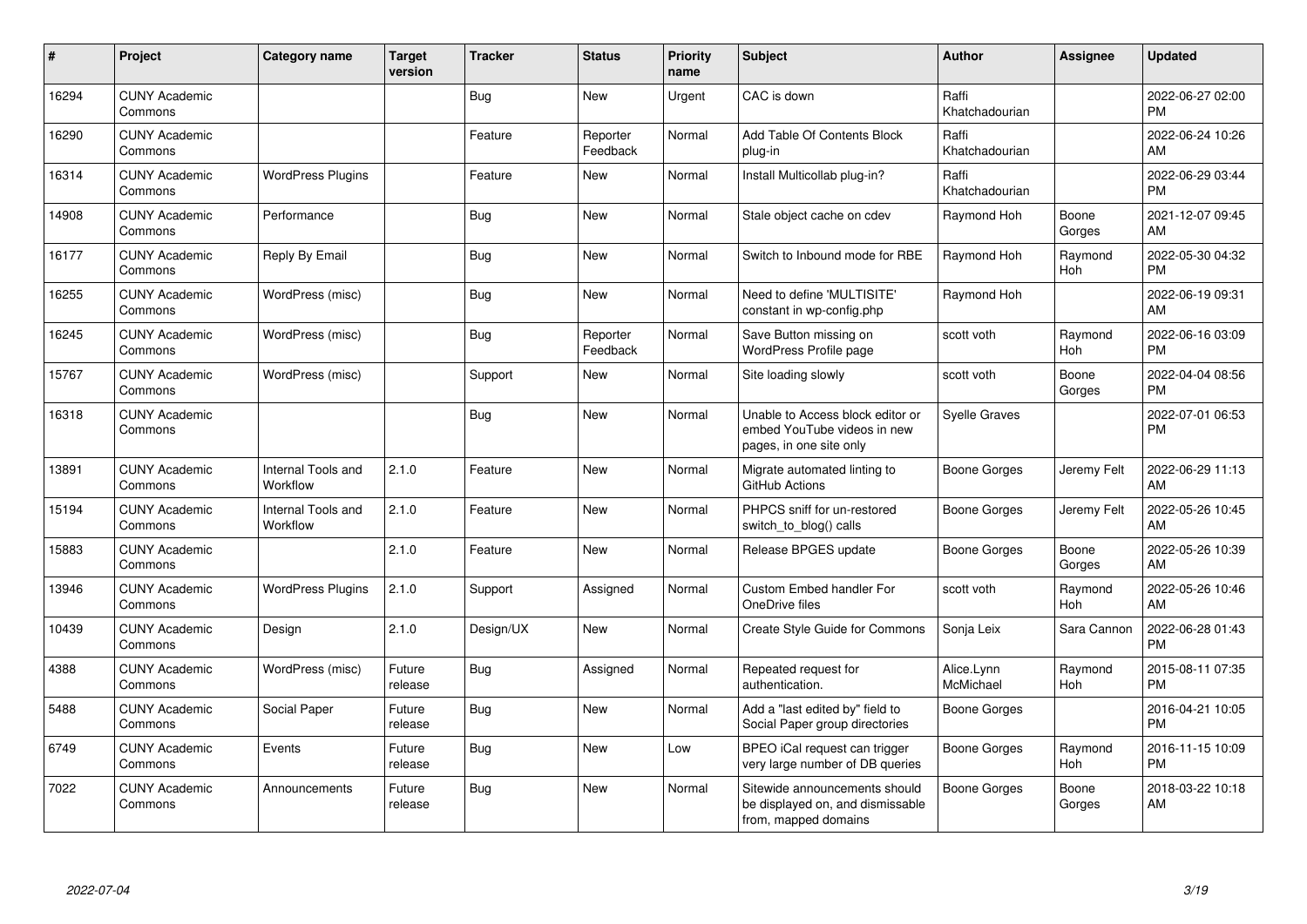| #     | Project                         | <b>Category name</b>     | <b>Target</b><br>version | <b>Tracker</b> | <b>Status</b> | <b>Priority</b><br>name | <b>Subject</b>                                                                                               | <b>Author</b>       | <b>Assignee</b>     | <b>Updated</b>                |
|-------|---------------------------------|--------------------------|--------------------------|----------------|---------------|-------------------------|--------------------------------------------------------------------------------------------------------------|---------------------|---------------------|-------------------------------|
| 7663  | <b>CUNY Academic</b><br>Commons | Social Paper             | Future<br>release        | <b>Bug</b>     | New           | Normal                  | Social Paper notifications not<br>formatted correctly on secondary<br>sites                                  | Boone Gorges        | Boone<br>Gorges     | 2018-04-16 03:52<br><b>PM</b> |
| 9926  | <b>CUNY Academic</b><br>Commons | <b>WordPress Plugins</b> | Future<br>release        | Bug            | <b>New</b>    | Normal                  | twitter-mentions-as-comments<br>cron jobs can run long                                                       | Boone Gorges        | Boone<br>Gorges     | 2018-10-24 12:34<br><b>PM</b> |
| 11024 | <b>CUNY Academic</b><br>Commons | WordPress (misc)         | Future<br>release        | Bug            | New           | Normal                  | Subsites should not show "you<br>should update your .htaccess<br>now" notice after permalink setting<br>save | Boone Gorges        |                     | 2019-01-28 01:35<br><b>PM</b> |
| 11392 | <b>CUNY Academic</b><br>Commons |                          | Future<br>release        | Bug            | <b>New</b>    | Normal                  | Migrate users away from<br><b>StatPress</b>                                                                  | Boone Gorges        |                     | 2019-04-23 03:53<br><b>PM</b> |
| 13331 | <b>CUNY Academic</b><br>Commons | Site cloning             | Future<br>release        | Bug            | <b>New</b>    | Normal                  | Combine Site Template and Clone   Boone Gorges<br>operations                                                 |                     | Jeremy Felt         | 2021-11-19 12:39<br><b>PM</b> |
| 14987 | <b>CUNY Academic</b><br>Commons | <b>WordPress Plugins</b> | Future<br>release        | Bug            | New           | Normal                  | Elementor update causes<br>database freeze-up                                                                | Boone Gorges        | Boone<br>Gorges     | 2021-11-29 12:02<br><b>PM</b> |
| 308   | <b>CUNY Academic</b><br>Commons | Registration             | Future<br>release        | Feature        | <b>New</b>    | Normal                  | Group recommendations for<br>signup process                                                                  | Boone Gorges        | Samantha<br>Raddatz | 2015-11-09 05:07<br><b>PM</b> |
| 618   | <b>CUNY Academic</b><br>Commons | <b>BuddyPress Docs</b>   | Future<br>release        | Feature        | Assigned      | Normal                  | BuddyPress Docs: export formats                                                                              | <b>Boone Gorges</b> | Boone<br>Gorges     | 2015-11-09 05:38<br><b>PM</b> |
| 1165  | <b>CUNY Academic</b><br>Commons | <b>Email Invitations</b> | Future<br>release        | Feature        | Assigned      | Low                     | Allow saved lists of invitees under<br>Send Invites                                                          | <b>Boone Gorges</b> | Boone<br>Gorges     | 2015-11-09 06:03<br><b>PM</b> |
| 1166  | <b>CUNY Academic</b><br>Commons | <b>Email Invitations</b> | Future<br>release        | Feature        | <b>New</b>    | Low                     | Better organizational tools for Sent   Boone Gorges<br>Invites                                               |                     | Boone<br>Gorges     | 2015-11-09 06:02<br><b>PM</b> |
| 1167  | <b>CUNY Academic</b><br>Commons | <b>Email Invitations</b> | Future<br>release        | Feature        | <b>New</b>    | Low                     | Allow email invitations to be resent                                                                         | <b>Boone Gorges</b> | Boone<br>Gorges     | 2015-11-12 12:53<br>AM        |
| 1417  | <b>CUNY Academic</b><br>Commons | <b>BuddyPress Docs</b>   | Future<br>release        | Feature        | Assigned      | Low                     | Bulk actions for BuddyPress Docs                                                                             | Boone Gorges        | Boone<br>Gorges     | 2016-10-17 10:41<br><b>PM</b> |
| 1422  | <b>CUNY Academic</b><br>Commons | <b>BuddyPress Docs</b>   | Future<br>release        | Feature        | Assigned      | Normal                  | Make "created Doc" activity icons<br>non-mini                                                                | Boone Gorges        | Boone<br>Gorges     | 2015-11-09 05:48<br><b>PM</b> |
| 1423  | <b>CUNY Academic</b><br>Commons | BuddyPress (misc)        | Future<br>release        | Feature        | Assigned      | Low                     | Show an avatar for pingback<br>comment activity items                                                        | Boone Gorges        | Tahir Butt          | 2016-10-24 12:03<br><b>PM</b> |
| 1508  | <b>CUNY Academic</b><br>Commons | WordPress (misc)         | Future<br>release        | Feature        | Assigned      | Normal                  | Share login cookies across<br>mapped domains                                                                 | Boone Gorges        | Boone<br>Gorges     | 2012-07-02 12:12<br><b>PM</b> |
| 1744  | <b>CUNY Academic</b><br>Commons | <b>BuddyPress Docs</b>   | Future<br>release        | Feature        | Assigned      | Normal                  | Spreadsheet-style Docs                                                                                       | Boone Gorges        | Boone<br>Gorges     | 2015-11-09 06:13<br><b>PM</b> |
| 1983  | <b>CUNY Academic</b><br>Commons | Home Page                | Future<br>release        | Feature        | Assigned      | Low                     | Media Library integration with<br>Featured Content plugin                                                    | Boone Gorges        | Dominic<br>Giglio   | 2014-03-17 10:34<br>AM        |
| 2832  | <b>CUNY Academic</b><br>Commons | <b>Public Portfolio</b>  | Future<br>release        | Feature        | Assigned      | Normal                  | Improve interface for (not)<br>auto-linking profile fields                                                   | Boone Gorges        | Chris Stein         | 2015-01-05 08:52<br><b>PM</b> |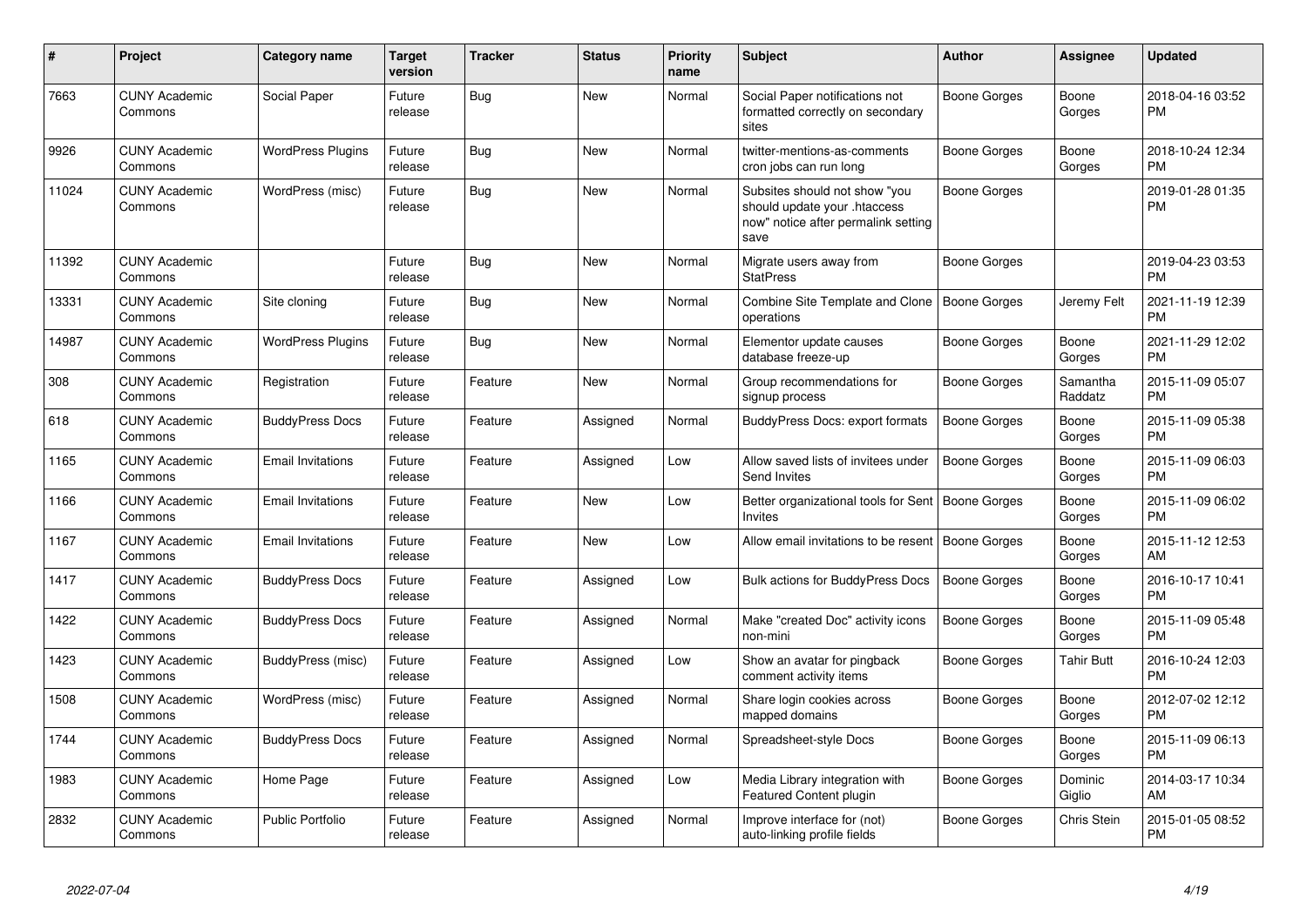| #     | <b>Project</b>                  | Category name              | <b>Target</b><br>version | <b>Tracker</b> | <b>Status</b>        | <b>Priority</b><br>name | <b>Subject</b>                                                                    | <b>Author</b>       | Assignee        | <b>Updated</b>                |
|-------|---------------------------------|----------------------------|--------------------------|----------------|----------------------|-------------------------|-----------------------------------------------------------------------------------|---------------------|-----------------|-------------------------------|
| 3002  | <b>CUNY Academic</b><br>Commons | Search                     | Future<br>release        | Feature        | Assigned             | Normal                  | Overhaul CAC search by using<br>external search appliance                         | Boone Gorges        | Boone<br>Gorges | 2020-07-15 03:05<br><b>PM</b> |
| 3048  | <b>CUNY Academic</b><br>Commons | <b>Public Portfolio</b>    | Future<br>release        | Feature        | New                  | Low                     | Images for rich text profile fields                                               | Boone Gorges        | Boone<br>Gorges | 2014-02-19 12:56<br><b>PM</b> |
| 3192  | <b>CUNY Academic</b><br>Commons | Group Forums               | Future<br>release        | Feature        | Assigned             | Normal                  | Customizable forum views for<br>bbPress 2.x group forums                          | Boone Gorges        | Raymond<br>Hoh  | 2015-11-09 12:47<br><b>PM</b> |
| 3193  | <b>CUNY Academic</b><br>Commons | Group Forums               | Future<br>release        | Feature        | Assigned             | Normal                  | bbPress 2.x dynamic roles and<br><b>RBE</b>                                       | Boone Gorges        | Boone<br>Gorges | 2014-09-30 01:30<br><b>PM</b> |
| 3330  | <b>CUNY Academic</b><br>Commons | My Commons                 | Future<br>release        | Feature        | Assigned             | Normal                  | "Commons Information" tool                                                        | Boone Gorges        | Chris Stein     | 2014-09-22 08:46<br><b>PM</b> |
| 3580  | <b>CUNY Academic</b><br>Commons | Group Blogs                | Future<br>release        | Feature        | New                  | Normal                  | Multiple blogs per group                                                          | Boone Gorges        | Boone<br>Gorges | 2018-02-20 02:02<br><b>PM</b> |
| 4481  | <b>CUNY Academic</b><br>Commons | Events                     | Future<br>release        | Feature        | <b>New</b>           | Normal                  | Group admins/mods should have<br>the ability to unlink an event from<br>the group | Boone Gorges        | Boone<br>Gorges | 2017-04-24 03:53<br><b>PM</b> |
| 4635  | <b>CUNY Academic</b><br>Commons | Authentication             | Future<br>release        | Feature        | New                  | Normal                  | Allow non-WP authentication                                                       | Boone Gorges        | Sonja Leix      | 2019-03-01 02:05<br><b>PM</b> |
| 5234  | <b>CUNY Academic</b><br>Commons | Membership                 | Future<br>release        | Feature        | Assigned             | Normal                  | Write Unconfirmed patch for WP                                                    | Boone Gorges        | Boone<br>Gorges | 2016-10-24 11:18<br>AM        |
| 5489  | <b>CUNY Academic</b><br>Commons | Social Paper               | Future<br>release        | Feature        | <b>New</b>           | Normal                  | Asc/desc sorting for Social Paper<br>directories                                  | <b>Boone Gorges</b> |                 | 2016-04-21 10:06<br><b>PM</b> |
| 6332  | <b>CUNY Academic</b><br>Commons | WordPress (misc)           | Future<br>release        | Feature        | New                  | Normal                  | Allow uploaded files to be marked<br>as private in an ad hoc way                  | Boone Gorges        |                 | 2016-10-17 11:41<br><b>PM</b> |
| 9720  | <b>CUNY Academic</b><br>Commons | Authentication             | Future<br>release        | Feature        | New                  | Normal                  | The Commons should be an<br>oAuth provider                                        | Boone Gorges        |                 | 2019-03-01 02:04<br><b>PM</b> |
| 10380 | <b>CUNY Academic</b><br>Commons | WordPress (misc)           | Future<br>release        | Feature        | In Progress          | Normal                  | Remove blacklisted plugins                                                        | Boone Gorges        |                 | 2022-04-26 12:00<br><b>PM</b> |
| 11834 | <b>CUNY Academic</b><br>Commons | <b>Group Files</b>         | Future<br>release        | Feature        | <b>New</b>           | Normal                  | Improved tools for managing<br>group file folders                                 | Boone Gorges        | Sonja Leix      | 2019-09-06 03:55<br><b>PM</b> |
| 11945 | <b>CUNY Academic</b><br>Commons | Reckoning                  | Future<br>release        | Feature        | Reporter<br>Feedback | Normal                  | Add Comments bubble to<br>Reckoning views                                         | Boone Gorges        | Boone<br>Gorges | 2019-11-12 05:14<br><b>PM</b> |
| 12042 | <b>CUNY Academic</b><br>Commons | <b>Email Notifications</b> | Future<br>release        | Feature        | New                  | Normal                  | Improved error logging for BPGES<br>send queue                                    | Boone Gorges        | Boone<br>Gorges | 2021-11-19 12:25<br><b>PM</b> |
| 12091 | <b>CUNY Academic</b><br>Commons | <b>Group Files</b>         | Future<br>release        | Feature        | <b>New</b>           | Normal                  | Improved pre-upload file validation<br>for bp-group-documents                     | Boone Gorges        | Boone<br>Gorges | 2019-11-14 01:21<br><b>PM</b> |
| 13048 | <b>CUNY Academic</b><br>Commons | Shortcodes and<br>embeds   | Future<br>release        | Feature        | New                  | Normal                  | Jupyter Notebooks support                                                         | Boone Gorges        |                 | 2020-07-14 11:46<br>AM        |
| 13358 | <b>CUNY Academic</b><br>Commons | Group Forums               | Future<br>release        | Feature        | <b>New</b>           | Normal                  | Improved UI for group forum<br>threading settings                                 | Boone Gorges        | Raymond<br>Hoh  | 2021-11-19 12:27<br><b>PM</b> |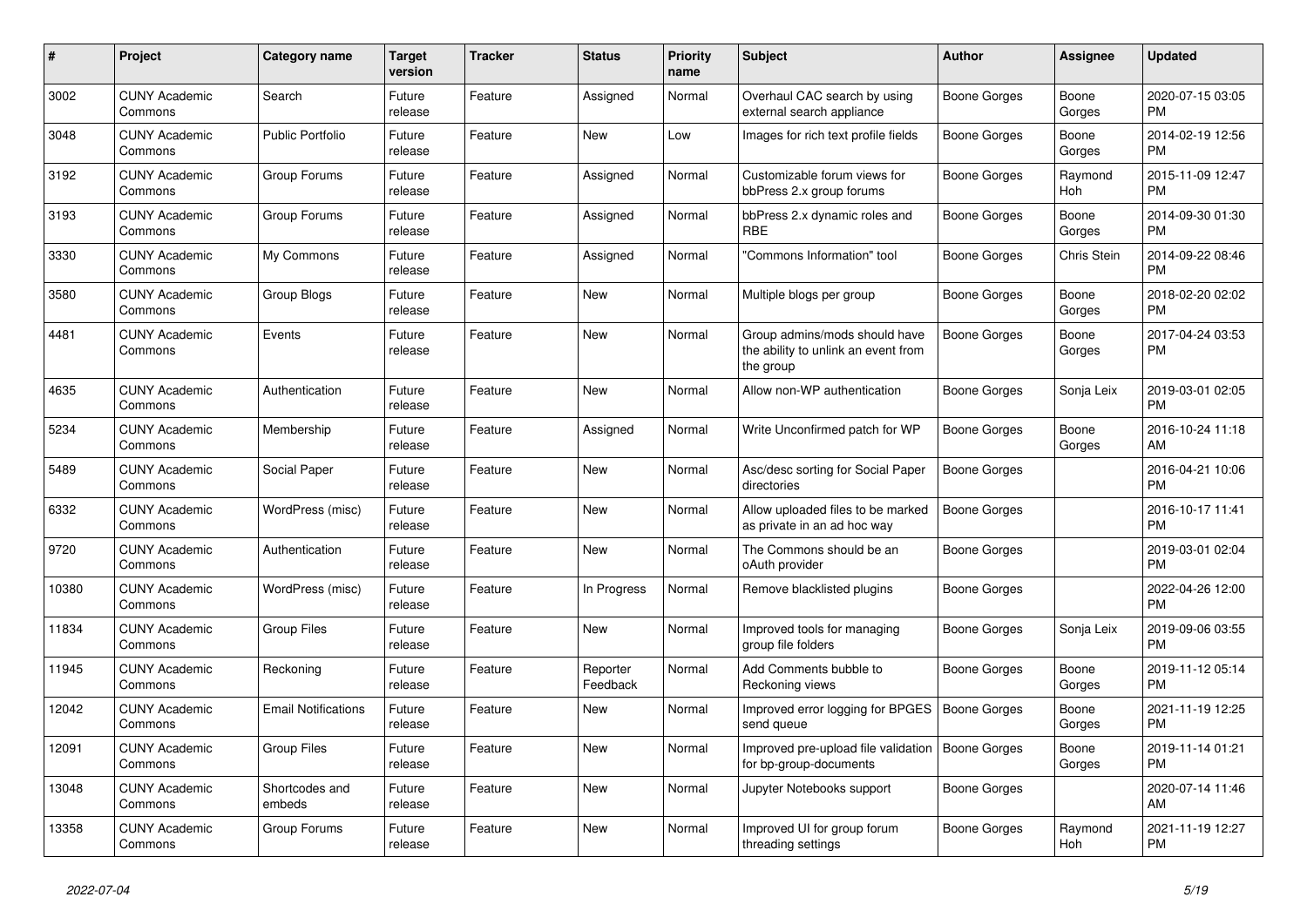| #     | <b>Project</b>                  | Category name               | <b>Target</b><br>version | <b>Tracker</b> | <b>Status</b>        | <b>Priority</b><br>name | <b>Subject</b>                                                                             | <b>Author</b>      | Assignee            | <b>Updated</b>                |
|-------|---------------------------------|-----------------------------|--------------------------|----------------|----------------------|-------------------------|--------------------------------------------------------------------------------------------|--------------------|---------------------|-------------------------------|
| 13466 | <b>CUNY Academic</b><br>Commons | Cavalcade                   | Future<br>release        | Feature        | New                  | Normal                  | Automated cleanup for duplicate<br>Cavalcade tasks                                         | Boone Gorges       | Boone<br>Gorges     | 2020-10-13 05:24<br><b>PM</b> |
| 13835 | <b>CUNY Academic</b><br>Commons | WordPress (misc)            | Future<br>release        | Feature        | New                  | Normal                  | Allow OneSearch widget to have<br>'CUNY' as campus                                         | Boone Gorges       | Boone<br>Gorges     | 2021-11-19 12:39<br><b>PM</b> |
| 14184 | <b>CUNY Academic</b><br>Commons | <b>Public Portfolio</b>     | Future<br>release        | Feature        | New                  | Normal                  | Centralized mechanism for storing<br>Campus affiliations                                   | Boone Gorges       | Boone<br>Gorges     | 2022-01-04 11:35<br>AM        |
| 14309 | <b>CUNY Academic</b><br>Commons | Group Library               | Future<br>release        | Feature        | <b>New</b>           | Normal                  | Better handling of<br>bp_group_document file download<br>attempts when file is not present | Boone Gorges       | Boone<br>Gorges     | 2021-11-19 12:28<br><b>PM</b> |
| 16092 | <b>CUNY Academic</b><br>Commons |                             | Future<br>release        | Feature        | Hold                 | Normal                  | Don't show main site in Site<br>search results                                             | Boone Gorges       | Boone<br>Gorges     | 2022-05-17 03:12<br><b>PM</b> |
| 10580 | <b>CUNY Academic</b><br>Commons | Information<br>Architecture | Future<br>release        | Design/UX      | <b>New</b>           | Normal                  | Primary nav item review                                                                    | Boone Gorges       | Sara Cannon         | 2022-06-28 01:29<br><b>PM</b> |
| 1460  | <b>CUNY Academic</b><br>Commons | Analytics                   | Future<br>release        | Feature        | Assigned             | Normal                  | <b>Update System Report</b>                                                                | <b>Brian Foote</b> | Boone<br>Gorges     | 2015-11-09 06:13<br><b>PM</b> |
| 2881  | <b>CUNY Academic</b><br>Commons | <b>Public Portfolio</b>     | Future<br>release        | Feature        | Assigned             | Normal                  | Redesign the UX for Profiles                                                               | Chris Stein        | Chris Stein         | 2016-10-13 12:45<br><b>PM</b> |
| 860   | <b>CUNY Academic</b><br>Commons | Design                      | Future<br>release        | Design/UX      | Assigned             | Normal                  | <b>Standardize Button Treatment</b><br><b>Across the Commons</b>                           | Chris Stein        | Chris Stein         | 2014-05-01 09:45<br>AM        |
| 3059  | <b>CUNY Academic</b><br>Commons | Group Forums                | Future<br>release        | Design/UX      | <b>New</b>           | Normal                  | Forum Post Permissable Content<br><b>Explanatory Text</b>                                  | Chris Stein        | <b>Chris Stein</b>  | 2015-04-02 11:27<br>AM        |
| 13199 | <b>CUNY Academic</b><br>Commons | Group Forums                | Future<br>release        | Feature        | New                  | Normal                  | Favoring Groups over bbPress<br>plugin                                                     | Colin McDonald     | Colin<br>McDonald   | 2021-11-19 12:28<br><b>PM</b> |
| 13370 | <b>CUNY Academic</b><br>Commons | Group Library               | Future<br>release        | Feature        | New                  | Normal                  | Library bulk deletion and folder<br>editing                                                | Colin McDonald     | Boone<br>Gorges     | 2020-10-13 10:41<br>AM        |
| 3473  | <b>CUNY Academic</b><br>Commons | <b>User Experience</b>      | Future<br>release        | Feature        | Assigned             | Normal                  | Commons profile: Add help info<br>about "Positions" replacing "title"                      | Keith Miyake       | Samantha<br>Raddatz | 2015-11-09 02:28<br><b>PM</b> |
| 6755  | <b>CUNY Academic</b><br>Commons | WordPress (misc)            | Future<br>release        | Bug            | New                  | Normal                  | Cannot Deactivate Plugin                                                                   | Laura Kane         |                     | 2016-11-16 01:12<br><b>PM</b> |
| 9289  | <b>CUNY Academic</b><br>Commons | <b>WordPress Plugins</b>    | Future<br>release        | Bug            | Reporter<br>Feedback | Normal                  | Email Users Plugin                                                                         | Laurie Hurson      | Boone<br>Gorges     | 2018-10-24 12:34<br><b>PM</b> |
| 11131 | <b>CUNY Academic</b><br>Commons |                             | Future<br>release        | Feature        | Reporter<br>Feedback | Normal                  | Image Annotation Plugins                                                                   | Laurie Hurson      |                     | 2019-02-26 11:33<br>AM        |
| 11789 | <b>CUNY Academic</b><br>Commons | Courses                     | Future<br>release        | Feature        | <b>New</b>           | Normal                  | Ability to remove item from<br>Courses list                                                | Laurie Hurson      | Sonja Leix          | 2019-09-24 12:28<br><b>PM</b> |
| 12446 | <b>CUNY Academic</b><br>Commons | Groups (misc)               | Future<br>release        | Feature        | Reporter<br>Feedback | Normal                  | Toggle default site to group forum<br>posting                                              | Laurie Hurson      | Laurie Hurson       | 2020-03-10 11:57<br>AM        |
| 13650 | <b>CUNY Academic</b><br>Commons | Group Library               | Future<br>release        | Feature        | <b>New</b>           | Normal                  | Forum Attachments in Group<br>Library                                                      | Laurie Hurson      |                     | 2021-11-19 12:30<br><b>PM</b> |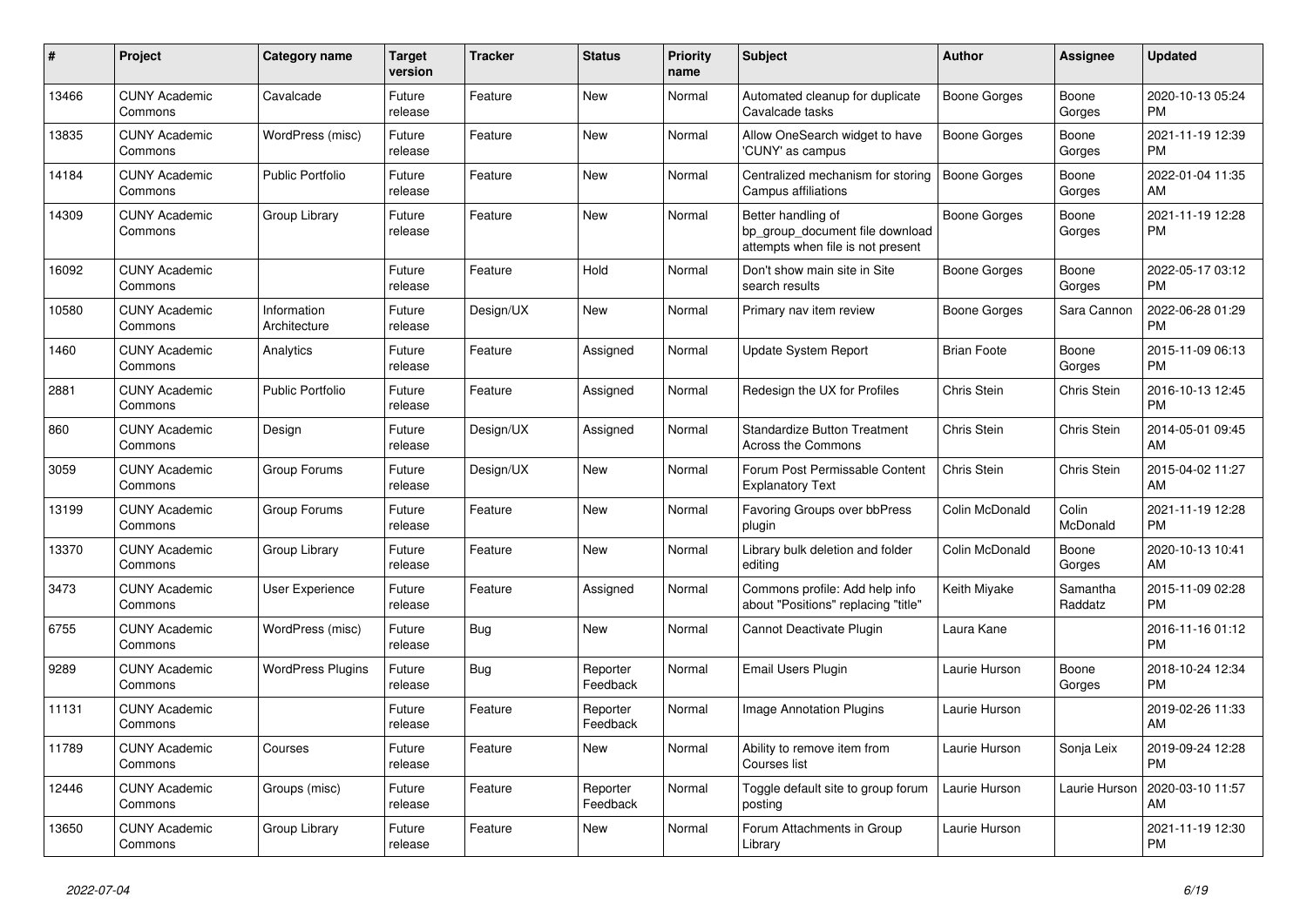| #     | Project                         | Category name             | <b>Target</b><br>version | Tracker        | <b>Status</b>        | <b>Priority</b><br>name | <b>Subject</b>                                                                                    | <b>Author</b>   | Assignee            | <b>Updated</b>                |
|-------|---------------------------------|---------------------------|--------------------------|----------------|----------------------|-------------------------|---------------------------------------------------------------------------------------------------|-----------------|---------------------|-------------------------------|
| 14787 | <b>CUNY Academic</b><br>Commons | <b>Plugin Packages</b>    | Future<br>release        | Feature        | New                  | Normal                  | Creating a "Design" plugin<br>package                                                             | Laurie Hurson   | scott voth          | 2022-04-27 04:56<br><b>PM</b> |
| 11843 | <b>CUNY Academic</b><br>Commons | WordPress (misc)          | Future<br>release        | Design/UX      | <b>New</b>           | Normal                  | Tweaking the Gutenberg Editor<br>Interface                                                        | Laurie Hurson   |                     | 2022-04-26 12:00<br><b>PM</b> |
| 2325  | <b>CUNY Academic</b><br>Commons | BuddyPress (misc)         | Future<br>release        | Feature        | Assigned             | Low                     | Profile should have separate fields<br>for first/last names                                       | local admin     | Boone<br>Gorges     | 2015-11-09 06:09<br><b>PM</b> |
| 2610  | <b>CUNY Academic</b><br>Commons | Group Invitations         | Future<br>release        | Feature        | Assigned             | Low                     | Request: Custom invitation<br>message to group invites                                            | local admin     | Boone<br>Gorges     | 2015-11-09 06:13<br><b>PM</b> |
| 5268  | <b>CUNY Academic</b><br>Commons | Group Forums              | Future<br>release        | <b>Bug</b>     | Assigned             | Normal                  | Long-time to post to multiple<br>groups                                                           | Luke Waltzer    | Daniel Jones        | 2016-09-07 06:31<br><b>PM</b> |
| 6356  | <b>CUNY Academic</b><br>Commons | <b>WordPress Plugins</b>  | Future<br>release        | Bug            | Reporter<br>Feedback | Low                     | Should Subscribe2 be<br>deprecated?                                                               | Luke Waltzer    |                     | 2017-03-20 12:20<br><b>PM</b> |
| 7981  | <b>CUNY Academic</b><br>Commons | Social Paper              | Future<br>release        | <b>Bug</b>     | <b>New</b>           | Normal                  | Social Paper comments should<br>not go to spam                                                    | Luke Waltzer    | Boone<br>Gorges     | 2018-04-16 03:52<br><b>PM</b> |
| 5225  | <b>CUNY Academic</b><br>Commons | Registration              | Future<br>release        | Feature        | Assigned             | Normal                  | On-boarding Issues                                                                                | Luke Waltzer    | Samantha<br>Raddatz | 2016-02-12 02:58<br><b>PM</b> |
| 6078  | <b>CUNY Academic</b><br>Commons | <b>Blogs (BuddyPress)</b> | Future<br>release        | Feature        | New                  | Normal                  | <b>Explore Adding Network Blog</b><br>Metadata Plugin                                             | Luke Waltzer    | Luke Waltzer        | 2016-10-11 10:29<br><b>PM</b> |
| 6389  | <b>CUNY Academic</b><br>Commons | <b>BuddyPress Docs</b>    | Future<br>release        | Feature        | <b>New</b>           | Low                     | Make Discussion Area Visible<br>When Editing a Doc                                                | Luke Waltzer    | Boone<br>Gorges     | 2016-10-21 04:16<br><b>PM</b> |
| 8835  | <b>CUNY Academic</b><br>Commons | <b>Blogs (BuddyPress)</b> | Future<br>release        | Feature        | <b>New</b>           | Normal                  | Extend cuny.is shortlinks to sites                                                                | Luke Waltzer    | Boone<br>Gorges     | 2022-04-26 11:59<br>AM        |
| 9895  | <b>CUNY Academic</b><br>Commons | Onboarding                | Future<br>release        | Feature        | Assigned             | Normal                  | <b>Add "Accept Invitation"</b><br>link/button/function to Group<br>and/or Site invitation emails? | Luke Waltzer    | Boone<br>Gorges     | 2018-06-07 12:42<br><b>PM</b> |
| 9211  | <b>CUNY Academic</b><br>Commons | <b>WordPress Plugins</b>  | Future<br>release        | Support        | Reporter<br>Feedback | Normal                  | Auto-Role Setting in Forum Plugin<br>Causing Some Confusion                                       | Luke Waltzer    | Boone<br>Gorges     | 2018-03-13 11:44<br>AM        |
| 6392  | <b>CUNY Academic</b><br>Commons | Group Forums              | Future<br>release        | Design/UX      | Assigned             | Low                     | Composition/Preview Panes in<br>Forum Posts                                                       | Luke Waltzer    | Paige Dupont        | 2016-10-21 04:26<br><b>PM</b> |
| 7624  | <b>CUNY Academic</b><br>Commons | BuddyPress (misc)         | Future<br>release        | Design/UX      | New                  | Normal                  | <b>BP Notifications</b>                                                                           | Luke Waltzer    | Paige Dupont        | 2017-02-08 10:43<br><b>PM</b> |
| 8211  | <b>CUNY Academic</b><br>Commons | <b>WordPress Themes</b>   | Future<br>release        | Feature        | <b>New</b>           | Normal                  | Theme Suggestions: Material<br>Design-Inspired Themes                                             | Margaret Galvan | Margaret<br>Galvan  | 2017-08-07 02:48<br><b>PM</b> |
| 8078  | <b>CUNY Academic</b><br>Commons | <b>WordPress Plugins</b>  | Future<br>release        | System Upgrade | Assigned             | Normal                  | <b>CommentPress Updates</b>                                                                       | Margaret Galvan | Christian<br>Wach   | 2017-05-08 03:49<br><b>PM</b> |
| 5282  | <b>CUNY Academic</b><br>Commons | Social Paper              | Future<br>release        | <b>Bug</b>     | New                  | Normal                  | Replying via email directs to paper   Marilyn Weber<br>but not individual comment.                |                 | Raymond<br>Hoh      | 2016-03-02 01:48<br><b>PM</b> |
| 9835  | <b>CUNY Academic</b><br>Commons | Group Forums              | Future<br>release        | <b>Bug</b>     | Assigned             | Normal                  | add a "like" function?                                                                            | Marilyn Weber   | <b>Erik Trainer</b> | 2018-06-05 01:49<br><b>PM</b> |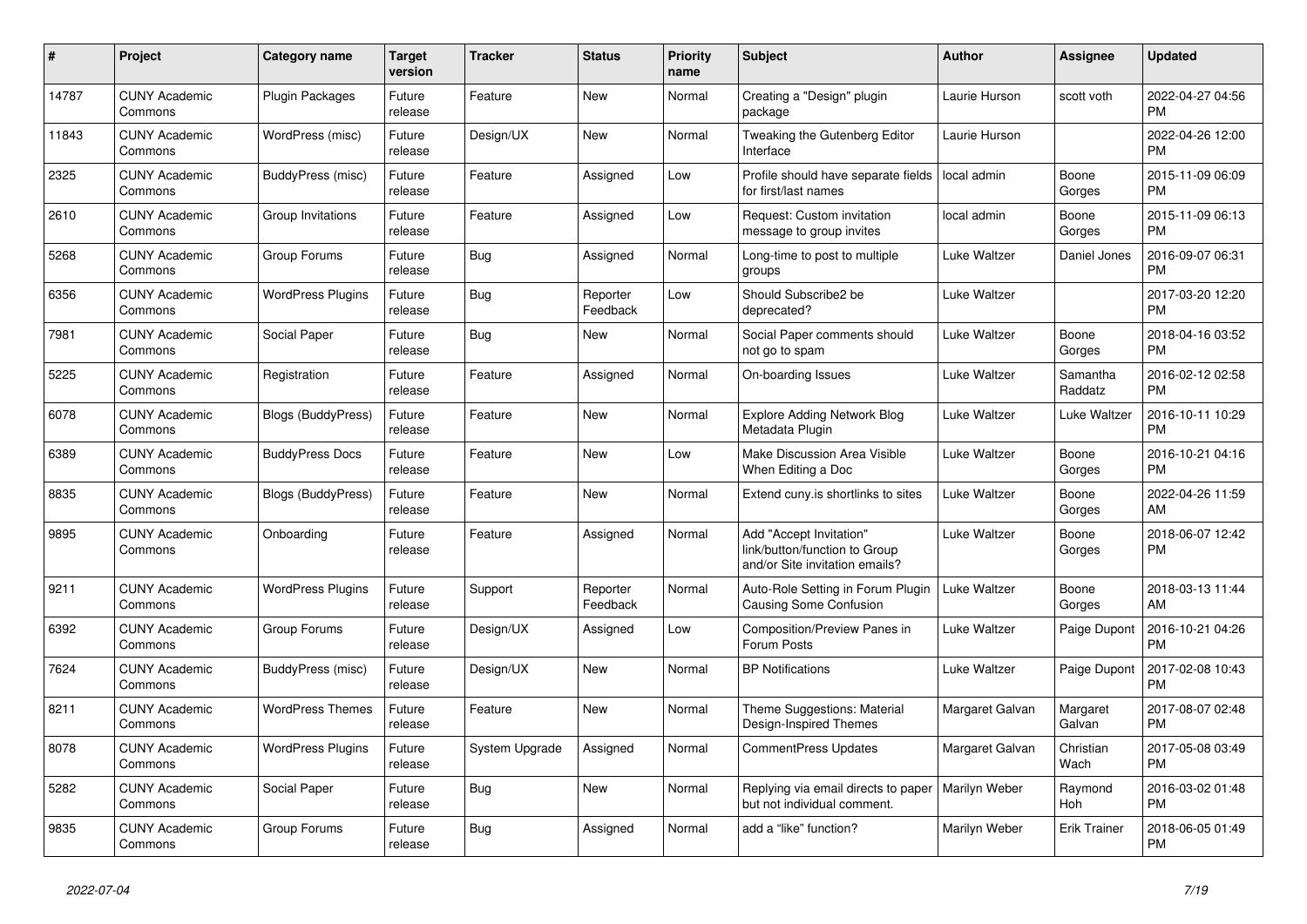| #     | Project                         | Category name              | <b>Target</b><br>version | Tracker    | <b>Status</b>        | <b>Priority</b><br>name | <b>Subject</b>                                                                                                                                        | Author           | <b>Assignee</b>     | <b>Updated</b>                |
|-------|---------------------------------|----------------------------|--------------------------|------------|----------------------|-------------------------|-------------------------------------------------------------------------------------------------------------------------------------------------------|------------------|---------------------|-------------------------------|
| 11971 | <b>CUNY Academic</b><br>Commons | <b>Email Notifications</b> | Future<br>release        | <b>Bug</b> | Reporter<br>Feedback | Low                     | Pictures obscured in emailed post<br>notifications                                                                                                    | Marilyn Weber    | Raymond<br>Hoh      | 2019-11-21 01:14<br><b>PM</b> |
| 5050  | <b>CUNY Academic</b><br>Commons | Social Paper               | Future<br>release        | Feature    | New                  | Low                     | Making comments visible in SP<br>editing mode (SP suggestion #1)                                                                                      | Marilyn Weber    | Samantha<br>Raddatz | 2019-09-17 11:10<br><b>PM</b> |
| 5052  | <b>CUNY Academic</b><br>Commons | Social Paper               | Future<br>release        | Feature    | <b>New</b>           | Low                     | Sentence by sentence or line by<br>line comments (SP suggestion #3)                                                                                   | Marilyn Weber    | Boone<br>Gorges     | 2016-02-11 10:24<br><b>PM</b> |
| 5053  | <b>CUNY Academic</b><br>Commons | Social Paper               | Future<br>release        | Feature    | New                  | Low                     | Scrollable menu to add readers<br>(SP suggestion #4)                                                                                                  | Marilyn Weber    | Samantha<br>Raddatz | 2016-04-21 05:21<br><b>PM</b> |
| 5058  | <b>CUNY Academic</b><br>Commons | Social Paper               | Future<br>release        | Feature    | <b>New</b>           | Low                     | Can there be a clearer signal that<br>even when comments have<br>already been made you add<br>comments by clicking on the side?<br>(SP suggestion #5) | Marilyn Weber    | Samantha<br>Raddatz | 2016-02-11 10:24<br><b>PM</b> |
| 5199  | <b>CUNY Academic</b><br>Commons | Social Paper               | Future<br>release        | Feature    | <b>New</b>           | Normal                  | add tables to the SP editor                                                                                                                           | Marilyn Weber    |                     | 2016-10-24 11:27<br>AM        |
| 5205  | <b>CUNY Academic</b><br>Commons | Social Paper               | Future<br>release        | Feature    | <b>New</b>           | Normal                  | Social Paper folders                                                                                                                                  | Marilyn Weber    |                     | 2016-02-11 10:24<br><b>PM</b> |
| 5397  | <b>CUNY Academic</b><br>Commons | Social Paper               | Future<br>release        | Feature    | New                  | Normal                  | frustrating to have to<br>enable/disable in SP                                                                                                        | Marilyn Weber    | Samantha<br>Raddatz | 2016-04-20 03:39<br><b>PM</b> |
| 5992  | <b>CUNY Academic</b><br>Commons | <b>Email Notifications</b> | Future<br>release        | Feature    | <b>New</b>           | Normal                  | Changing the From line of<br>autogenerated blog emails                                                                                                | Marilyn Weber    |                     | 2018-09-27 05:19<br><b>PM</b> |
| 9207  | <b>CUNY Academic</b><br>Commons |                            | Future<br>release        | Support    | Reporter<br>Feedback | Normal                  | display dashboards made in<br>Tableau?                                                                                                                | Marilyn Weber    | Boone<br>Gorges     | 2018-04-10 10:42<br>AM        |
| 4661  | <b>CUNY Academic</b><br>Commons | User Experience            | Future<br>release        | Bug        | Assigned             | Normal                  | Simplify Events text                                                                                                                                  | <b>Matt Gold</b> | Samantha<br>Raddatz | 2015-10-02 09:06<br><b>PM</b> |
| 5691  | <b>CUNY Academic</b><br>Commons | Blogs (BuddyPress)         | Future<br>release        | Bug        | Assigned             | High                    | Differing numbers on Sites display                                                                                                                    | <b>Matt Gold</b> | Raymond<br>Hoh      | 2016-06-13 01:37<br><b>PM</b> |
| 287   | <b>CUNY Academic</b><br>Commons | WordPress (misc)           | Future<br>release        | Feature    | Assigned             | Normal                  | Create troubleshooting tool for<br>account sign-up                                                                                                    | <b>Matt Gold</b> | Boone<br>Gorges     | 2015-11-09 06:17<br><b>PM</b> |
| 310   | <b>CUNY Academic</b><br>Commons | BuddyPress (misc)          | Future<br>release        | Feature    | Assigned             | Low                     | <b>Friend Request Email</b>                                                                                                                           | Matt Gold        | Samantha<br>Raddatz | 2015-11-09 05:08<br><b>PM</b> |
| 333   | <b>CUNY Academic</b><br>Commons | <b>Email Notifications</b> | Future<br>release        | Feature    | Assigned             | Low                     | Delay Forum Notification Email<br>Delivery Until After Editing Period<br>Ends                                                                         | Matt Gold        | Raymond<br>Hoh      | 2015-11-09 06:01<br><b>PM</b> |
| 364   | <b>CUNY Academic</b><br>Commons | <b>WordPress Plugins</b>   | Future<br>release        | Feature    | New                  | Normal                  | <b>Bulletin Board</b>                                                                                                                                 | Matt Gold        |                     | 2015-01-05 08:50<br>PM.       |
| 365   | <b>CUNY Academic</b><br>Commons | WordPress (misc)           | Future<br>release        | Feature    | Assigned             | Normal                  | <b>Create Mouseover Tooltips</b><br>throughout Site                                                                                                   | Matt Gold        | Chris Stein         | 2015-11-09 06:18<br><b>PM</b> |
| 370   | <b>CUNY Academic</b><br>Commons | Registration               | Future<br>release        | Feature    | Assigned             | High                    | <b>Guest Accounts</b>                                                                                                                                 | Matt Gold        | Matt Gold           | 2015-04-09 09:33<br><b>PM</b> |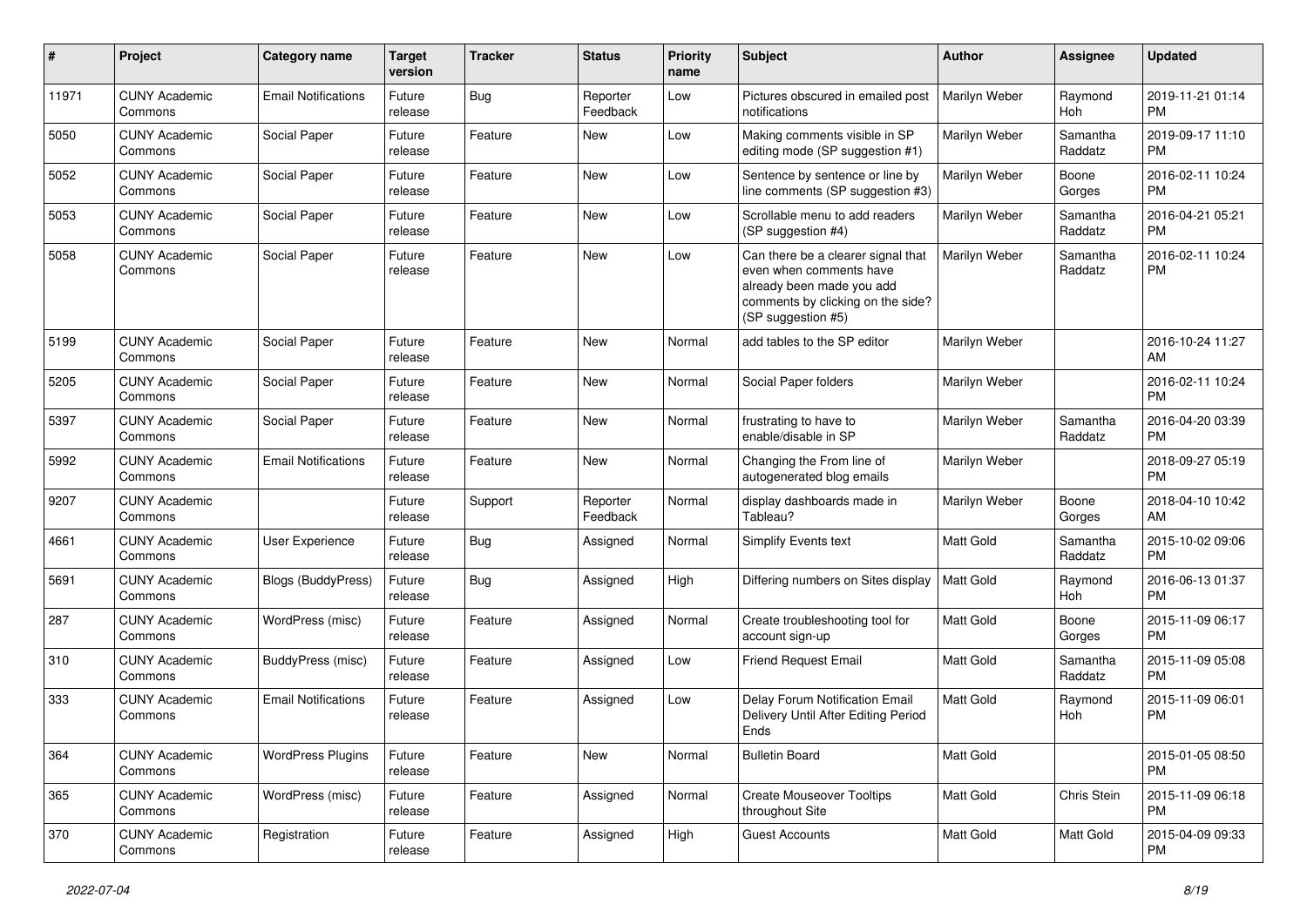| #             | Project                         | <b>Category name</b>     | <b>Target</b><br>version | <b>Tracker</b> | <b>Status</b>        | Priority<br>name | <b>Subject</b>                                                                | <b>Author</b>    | <b>Assignee</b>     | <b>Updated</b>                |
|---------------|---------------------------------|--------------------------|--------------------------|----------------|----------------------|------------------|-------------------------------------------------------------------------------|------------------|---------------------|-------------------------------|
| 377           | <b>CUNY Academic</b><br>Commons | BuddyPress (misc)        | Future<br>release        | Feature        | Assigned             | Normal           | Like buttons                                                                  | <b>Matt Gold</b> | Boone<br>Gorges     | 2010-11-16 05:13<br><b>PM</b> |
| 412           | <b>CUNY Academic</b><br>Commons | <b>WordPress Themes</b>  | Future<br>release        | Feature        | Assigned             | Normal           | <b>Featured Themes</b>                                                        | Matt Gold        | Dominic<br>Giglio   | 2015-01-05 08:44<br><b>PM</b> |
| 435           | <b>CUNY Academic</b><br>Commons | <b>BuddyPress (misc)</b> | Future<br>release        | Feature        | Assigned             | Normal           | Include Avatar Images in Forum<br><b>Post Notification Emails</b>             | Matt Gold        | Boone<br>Gorges     | 2010-12-08 12:40<br>PM.       |
| 497           | <b>CUNY Academic</b><br>Commons | <b>WordPress Plugins</b> | Future<br>release        | Feature        | Assigned             | Normal           | Drag and Drop Ordering on<br><b>Gallery Post Plugin</b>                       | Matt Gold        | Ron Rennick         | 2015-11-09 06:18<br>PM.       |
| 500           | <b>CUNY Academic</b><br>Commons | <b>BuddyPress (misc)</b> | Future<br>release        | Feature        | Assigned             | Normal           | Export Group Data                                                             | <b>Matt Gold</b> | Boone<br>Gorges     | 2010-12-19 12:09<br><b>PM</b> |
| 554           | <b>CUNY Academic</b><br>Commons | <b>BuddyPress (misc)</b> | Future<br>release        | Feature        | Assigned             | Normal           | Add Trackback notifications to<br>site-wide activity feed                     | <b>Matt Gold</b> | Boone<br>Gorges     | 2015-11-09 06:19<br><b>PM</b> |
| 599           | <b>CUNY Academic</b><br>Commons | BuddyPress (misc)        | Future<br>release        | Feature        | Assigned             | Normal           | Consider adding rating plugins for<br><b>BuddyPress/BBPress</b>               | Matt Gold        | Boone<br>Gorges     | 2011-08-22 06:50<br>PM.       |
| 635           | <b>CUNY Academic</b><br>Commons | <b>BuddyPress (misc)</b> | Future<br>release        | Feature        | Assigned             | Normal           | Big Blue Button -<br>Videoconferencing in Groups and<br><b>Blogs</b>          | <b>Matt Gold</b> | Boone<br>Gorges     | 2011-03-14 03:24<br>PM.       |
| 653           | <b>CUNY Academic</b><br>Commons | Group Blogs              | Future<br>release        | Feature        | Assigned             | Normal           | Redesign Integration of Groups<br>and Blogs                                   | <b>Matt Gold</b> | Samantha<br>Raddatz | 2015-11-09 05:40<br>PM.       |
| 658           | <b>CUNY Academic</b><br>Commons | <b>WordPress Plugins</b> | Future<br>release        | Feature        | Assigned             | Normal           | Rebulid Sitewide Tag Suggestion                                               | <b>Matt Gold</b> | Boone<br>Gorges     | 2015-01-05 08:47<br><b>PM</b> |
| $ 940\rangle$ | <b>CUNY Academic</b><br>Commons | Redmine                  | Future<br>release        | Feature        | Assigned             | Low              | Communication with users after<br>releases                                    | Matt Gold        | Dominic<br>Giglio   | 2012-09-09 04:36<br>PM.       |
| 1105          | <b>CUNY Academic</b><br>Commons | WordPress (misc)         | Future<br>release        | Feature        | Assigned             | Normal           | Rephrase Blog Privacy Options                                                 | <b>Matt Gold</b> | Samantha<br>Raddatz | 2015-11-09 06:19<br>PM.       |
| 1192          | <b>CUNY Academic</b><br>Commons | Group Files              | Future<br>release        | Feature        | Assigned             | Low              | When posting group files, allow<br>users to add a category without<br>saving  | Matt Gold        | Raymond<br>Hoh      | 2015-11-09 05:53<br>PM.       |
| 1456          | <b>CUNY Academic</b><br>Commons | Group Invitations        | Future<br>release        | Feature        | Reporter<br>Feedback | Low              | Invite to Group Button from Profile<br>Field                                  | Matt Gold        | Samantha<br>Raddatz | 2015-11-09 05:59<br>PM.       |
| 1544          | <b>CUNY Academic</b><br>Commons | Groups (misc)            | Future<br>release        | Feature        | Reporter<br>Feedback | Normal           | Group Filtering and Sorting                                                   | <b>Matt Gold</b> | Chris Stein         | 2019-03-01 02:25<br><b>PM</b> |
| 1562          | <b>CUNY Academic</b><br>Commons | <b>WordPress Plugins</b> | Future<br>release        | Feature        | Assigned             | Low              | Play with NYT Collaborative<br>Authoring Tool                                 | Matt Gold        | Boone<br>Gorges     | 2015-01-05 08:47<br><b>PM</b> |
| 2013          | <b>CUNY Academic</b><br>Commons | <b>Public Portfolio</b>  | Future<br>release        | Feature        | Assigned             | Low              | Have Profile Privacy Options show   Matt Gold<br>up only for filled-in fields |                  | Boone<br>Gorges     | 2015-11-09 06:09<br>PM.       |
| 2223          | <b>CUNY Academic</b><br>Commons | <b>WordPress Plugins</b> | Future<br>release        | Feature        | Assigned             | Low              | Add Participad to the CUNY<br><b>Academic Commons</b>                         | Matt Gold        | Boone<br>Gorges     | 2014-09-17 10:03<br><b>PM</b> |
| 2523          | <b>CUNY Academic</b><br>Commons | <b>BuddyPress Docs</b>   | Future<br>release        | Feature        | Assigned             | Normal           | Allow Users to Upload Images to<br>BP Docs                                    | Matt Gold        | Boone<br>Gorges     | 2015-11-09 06:14<br><b>PM</b> |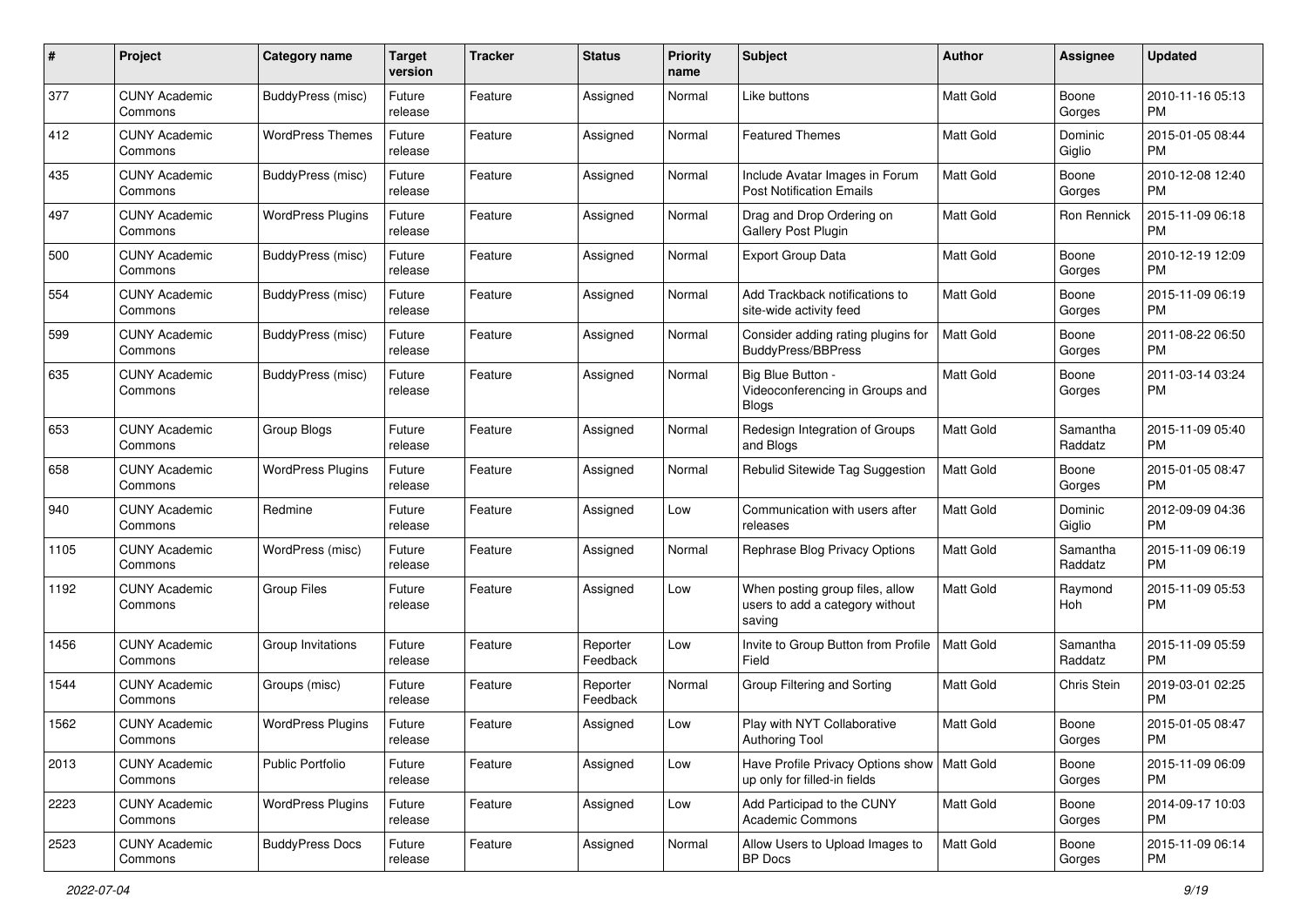| #    | <b>Project</b>                  | Category name           | <b>Target</b><br>version | <b>Tracker</b> | <b>Status</b> | <b>Priority</b><br>name | <b>Subject</b>                                                        | <b>Author</b>    | Assignee            | <b>Updated</b>                |
|------|---------------------------------|-------------------------|--------------------------|----------------|---------------|-------------------------|-----------------------------------------------------------------------|------------------|---------------------|-------------------------------|
| 3042 | <b>CUNY Academic</b><br>Commons | <b>Public Portfolio</b> | Future<br>release        | Feature        | Assigned      | Normal                  | Browsing member interests                                             | <b>Matt Gold</b> | Boone<br>Gorges     | 2015-03-21 09:04<br><b>PM</b> |
| 3080 | <b>CUNY Academic</b><br>Commons | <b>Group Files</b>      | Future<br>release        | Feature        | Assigned      | Low                     | Create a system to keep track of<br>file changes                      | <b>Matt Gold</b> | Boone<br>Gorges     | 2014-02-26 10:04<br><b>PM</b> |
| 3090 | <b>CUNY Academic</b><br>Commons | Twitter page            | Future<br>release        | Feature        | Assigned      | Normal                  | Prevent Retweets from showing<br>up on Commons twitter page           | <b>Matt Gold</b> | Tahir Butt          | 2016-10-24 11:31<br>AM        |
| 3220 | <b>CUNY Academic</b><br>Commons | <b>Public Portfolio</b> | Future<br>release        | Feature        | Assigned      | Normal                  | Add indent/outdent option to<br>Formatting Buttons on Profile<br>Page | <b>Matt Gold</b> | Boone<br>Gorges     | 2014-05-21 10:39<br><b>PM</b> |
| 3308 | <b>CUNY Academic</b><br>Commons | Group Invitations       | Future<br>release        | Feature        | Assigned      | Normal                  | Allow members to rescind group<br>invitations                         | <b>Matt Gold</b> | Boone<br>Gorges     | 2015-04-01 08:53<br><b>PM</b> |
| 3354 | <b>CUNY Academic</b><br>Commons | Group Files             | Future<br>release        | Feature        | Assigned      | Low                     | Allow Group Download of Multiple<br><b>Selected Files</b>             | <b>Matt Gold</b> | Chris Stein         | 2014-08-01 08:50<br>AM        |
| 3517 | <b>CUNY Academic</b><br>Commons | My Commons              | Future<br>release        | Feature        | Assigned      | Normal                  | Mute/Unmute My Commons<br>updates                                     | <b>Matt Gold</b> | Raymond<br>Hoh      | 2015-11-09 01:19<br><b>PM</b> |
| 3536 | <b>CUNY Academic</b><br>Commons | My Commons              | Future<br>release        | Feature        | Assigned      | Normal                  | Infinite Scroll on My Commons<br>page                                 | <b>Matt Gold</b> | Raymond<br>Hoh      | 2015-04-13 04:42<br><b>PM</b> |
| 3662 | <b>CUNY Academic</b><br>Commons | <b>SEO</b>              | Future<br>release        | Feature        | Assigned      | Normal                  | Duplicate Content/SEO/Google<br>issues                                | <b>Matt Gold</b> | Raymond<br>Hoh      | 2015-04-13 04:37<br><b>PM</b> |
| 3759 | <b>CUNY Academic</b><br>Commons | WordPress (misc)        | Future<br>release        | Feature        | Assigned      | Normal                  | Review Interface for Adding Users<br>to Blogs                         | Matt Gold        | Boone<br>Gorges     | 2015-03-24 05:52<br><b>PM</b> |
| 3768 | <b>CUNY Academic</b><br>Commons | <b>Public Portfolio</b> | Future<br>release        | Feature        | Assigned      | Normal                  | Institutions/Past positions on<br>public portfolios                   | <b>Matt Gold</b> | Boone<br>Gorges     | 2018-04-23 10:44<br>AM        |
| 3770 | <b>CUNY Academic</b><br>Commons | <b>Public Portfolio</b> | Future<br>release        | Feature        | Assigned      | Normal                  | Improve Layout/Formatting of<br>Positions Area on Public Portfolios   | Matt Gold        | Chris Stein         | 2015-04-01 09:17<br><b>PM</b> |
| 4053 | <b>CUNY Academic</b><br>Commons | Events                  | Future<br>release        | Feature        | Assigned      | Normal                  | Create new tab for past events                                        | <b>Matt Gold</b> | Boone<br>Gorges     | 2015-05-12 02:10<br><b>PM</b> |
| 4238 | <b>CUNY Academic</b><br>Commons | Events                  | Future<br>release        | Feature        | Assigned      | Normal                  | Copy Events to Other Groups?                                          | <b>Matt Gold</b> | Boone<br>Gorges     | 2015-07-02 10:08<br>AM        |
| 4980 | <b>CUNY Academic</b><br>Commons | Home Page               | Future<br>release        | Feature        | Assigned      | Normal                  | CAC Featured Content -- Adding<br>Randomization                       | <b>Matt Gold</b> | Boone<br>Gorges     | 2016-12-12 03:01<br><b>PM</b> |
| 5016 | <b>CUNY Academic</b><br>Commons | Events                  | Future<br>release        | Feature        | Assigned      | Low                     | Allow comments to be posted on<br>events                              | <b>Matt Gold</b> | Raymond<br>Hoh      | 2019-03-01 02:23<br><b>PM</b> |
| 5316 | <b>CUNY Academic</b><br>Commons | User Experience         | Future<br>release        | Feature        | Assigned      | Normal                  | Prompt user email address<br>updates                                  | Matt Gold        | Stephen Real        | 2016-12-21 03:30<br><b>PM</b> |
| 5581 | <b>CUNY Academic</b><br>Commons | Analytics               | Future<br>release        | Feature        | Assigned      | Normal                  | Explore alternatives to Google<br>Analytics                           | <b>Matt Gold</b> | Valerie<br>Townsend | 2020-04-17 03:12<br><b>PM</b> |
| 5696 | <b>CUNY Academic</b><br>Commons | Events                  | Future<br>release        | Feature        | Assigned      | Normal                  | Events Calendar - display options<br>/ calendar aggregation           | <b>Matt Gold</b> | Boone<br>Gorges     | 2016-10-13 11:44<br>AM        |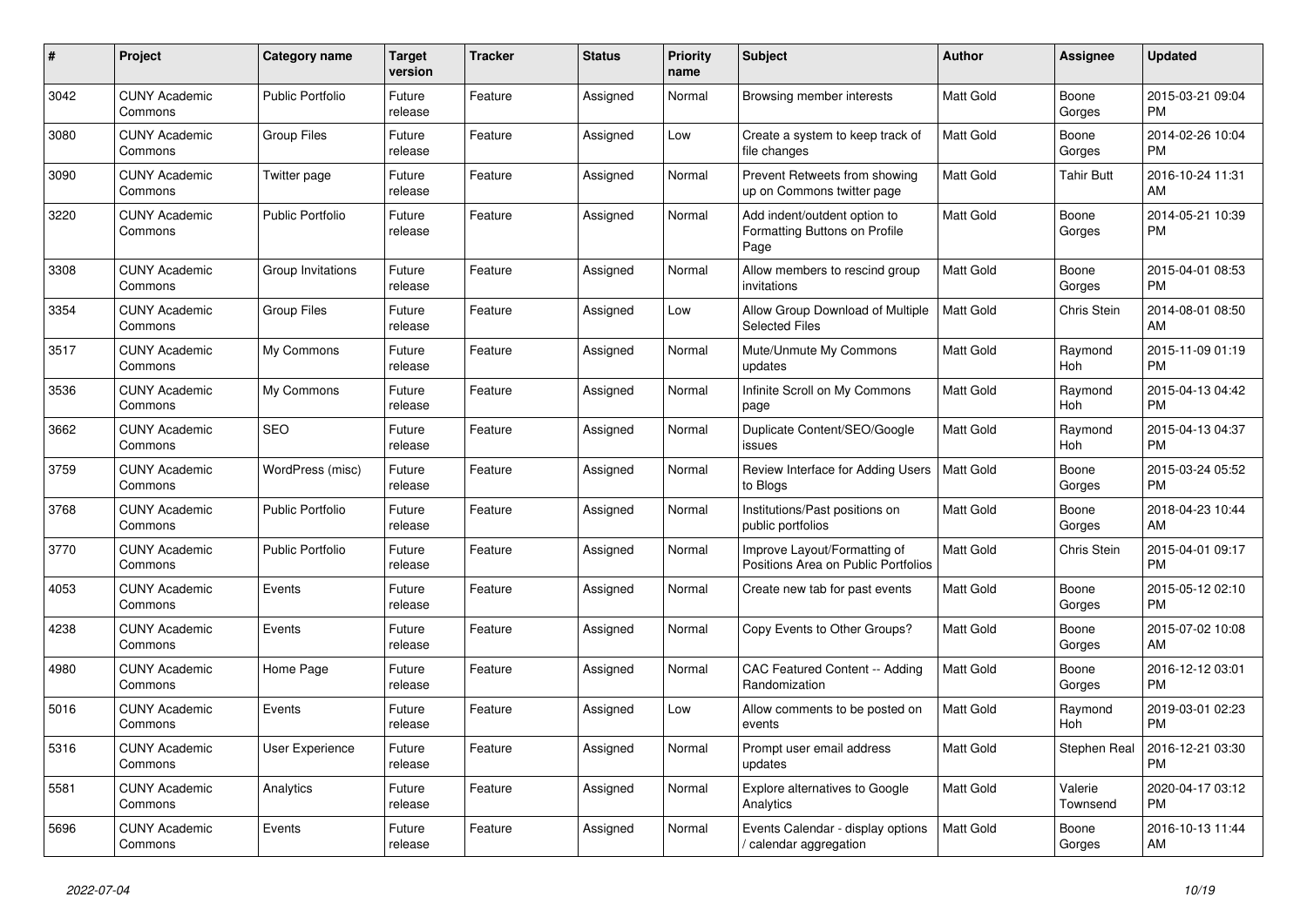| #     | Project                         | Category name              | <b>Target</b><br>version | Tracker   | <b>Status</b>        | <b>Priority</b><br>name | <b>Subject</b>                                                                 | <b>Author</b>     | Assignee              | <b>Updated</b>                |
|-------|---------------------------------|----------------------------|--------------------------|-----------|----------------------|-------------------------|--------------------------------------------------------------------------------|-------------------|-----------------------|-------------------------------|
| 5955  | <b>CUNY Academic</b><br>Commons | Outreach                   | Future<br>release        | Feature   | Assigned             | Normal                  | Create auto-newsletter for<br>commons members                                  | Matt Gold         | Luke Waltzer          | 2016-08-30 10:34<br>AM        |
| 6426  | <b>CUNY Academic</b><br>Commons | Spam/Spam<br>Prevention    | Future<br>release        | Feature   | Assigned             | Normal                  | Force captcha on all comments?                                                 | <b>Matt Gold</b>  | Tahir Butt            | 2016-10-24 02:06<br><b>PM</b> |
| 7115  | <b>CUNY Academic</b><br>Commons | Groups (misc)              | Future<br>release        | Feature   | Reporter<br>Feedback | Normal                  | make licensing info clear during<br>group creation                             | Matt Gold         | Raymond<br><b>Hoh</b> | 2020-12-08 11:32<br>AM        |
| 8756  | <b>CUNY Academic</b><br>Commons | Group Blogs                | Future<br>release        | Feature   | Hold                 | Normal                  | Connect multiple blogs to one<br>group?                                        | Matt Gold         | Boone<br>Gorges       | 2017-09-30 10:42<br>AM        |
| 8836  | <b>CUNY Academic</b><br>Commons | <b>Blogs (BuddyPress)</b>  | Future<br>release        | Feature   | Assigned             | Normal                  | Redesign site launch process                                                   | Matt Gold         | Boone<br>Gorges       | 2019-10-03 02:49<br><b>PM</b> |
| 8900  | <b>CUNY Academic</b><br>Commons | Accessibility              | Future<br>release        | Feature   | Assigned             | Normal                  | Look into tools to enforce<br>accessibility in WP environment                  | Matt Gold         | Boone<br>Gorges       | 2022-04-26 11:59<br>AM        |
| 8901  | <b>CUNY Academic</b><br>Commons | Accessibility              | Future<br>release        | Feature   | Assigned             | Normal                  | Theme analysis for accessibility                                               | <b>Matt Gold</b>  | Boone<br>Gorges       | 2022-04-26 11:59<br>AM        |
| 9028  | <b>CUNY Academic</b><br>Commons | Onboarding                 | Future<br>release        | Feature   | Assigned             | Normal                  | suggest groups to new members<br>during the registration process               | <b>Matt Gold</b>  | Chris Stein           | 2018-10-24 12:34<br><b>PM</b> |
| 9947  | <b>CUNY Academic</b><br>Commons | <b>WordPress Plugins</b>   | Future<br>release        | Feature   | Reporter<br>Feedback | Normal                  | Install H5P quiz plugin                                                        | Matt Gold         | Boone<br>Gorges       | 2018-09-11 11:01<br>AM        |
| 10659 | <b>CUNY Academic</b><br>Commons | Group Forums               | Future<br>release        | Feature   | Assigned             | Normal                  | Post to multiple groups via email                                              | <b>Matt Gold</b>  | Raymond<br>Hoh        | 2018-11-15 12:54<br>AM        |
| 15604 | <b>CUNY Academic</b><br>Commons | <b>Email Notifications</b> | Future<br>release        | Feature   | Assigned             | Normal                  | <b>Restructure Commons Group</b><br>Digest Email Messages                      | Matt Gold         | Boone<br>Gorges       | 2022-05-26 10:45<br>AM        |
| 6014  | <b>CUNY Academic</b><br>Commons | Publicity                  | Future<br>release        | Publicity | Reporter<br>Feedback | Normal                  | Google search listing                                                          | <b>Matt Gold</b>  | Boone<br>Gorges       | 2016-09-21 03:48<br><b>PM</b> |
| 3577  | <b>CUNY Academic</b><br>Commons | My Commons                 | Future<br>release        | Design/UX | Assigned             | Normal                  | Replies to items in My Commons                                                 | <b>Matt Gold</b>  | Raymond<br><b>Hoh</b> | 2015-04-09 05:19<br><b>PM</b> |
| 4404  | <b>CUNY Academic</b><br>Commons | <b>Public Portfolio</b>    | Future<br>release        | Design/UX | Assigned             | Normal                  | Change color of permissions info<br>on portfolio editing interface             | <b>Matt Gold</b>  | Samantha<br>Raddatz   | 2015-08-11 05:28<br><b>PM</b> |
| 4903  | <b>CUNY Academic</b><br>Commons | Events                     | Future<br>release        | Design/UX | Assigned             | Normal                  | Improving visual appearance of<br>event calendars                              | Matt Gold         | Boone<br>Gorges       | 2016-10-13 11:51<br>AM        |
| 481   | <b>CUNY Academic</b><br>Commons | Groups (misc)              | Future<br>release        | Feature   | Assigned             | Normal                  | ability to archive inactive groups<br>and blogs                                | Michael Mandiberg | Samantha<br>Raddatz   | 2015-11-09 05:56<br><b>PM</b> |
| 2167  | <b>CUNY Academic</b><br>Commons | WordPress (misc)           | Future<br>release        | Bug       | Assigned             | Normal                  | <b>CAC-Livestream Plugin Issues</b>                                            | Michael Smith     | Dominic<br>Giglio     | 2015-01-02 03:06<br><b>PM</b> |
| 3458  | <b>CUNY Academic</b><br>Commons | Groups (misc)              | Future<br>release        | Feature   | Assigned             | Normal                  | Filter Members of Group by<br>Campus                                           | Michael Smith     | Samantha<br>Raddatz   | 2014-09-26 08:32<br><b>PM</b> |
| 2753  | <b>CUNY Academic</b><br>Commons | <b>Public Portfolio</b>    | Future<br>release        | Feature   | <b>New</b>           | Normal                  | Create actual actual tagification in<br>academic interests and other<br>fields | Micki Kaufman     | Boone<br>Gorges       | 2015-01-05 08:52<br><b>PM</b> |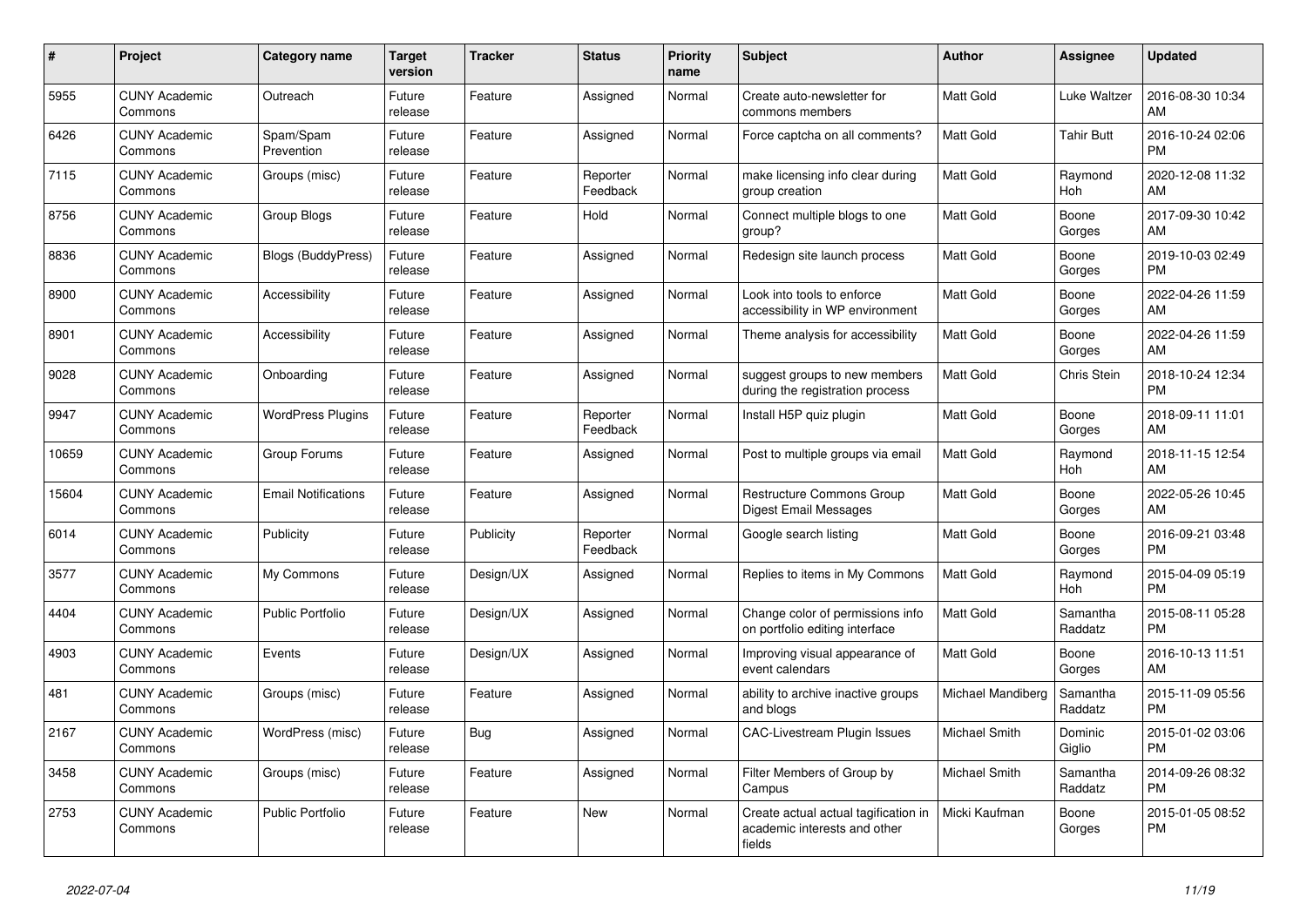| #     | Project                         | Category name            | <b>Target</b><br>version | <b>Tracker</b> | <b>Status</b>        | <b>Priority</b><br>name | <b>Subject</b>                                                                                  | Author                  | <b>Assignee</b>     | <b>Updated</b>                |
|-------|---------------------------------|--------------------------|--------------------------|----------------|----------------------|-------------------------|-------------------------------------------------------------------------------------------------|-------------------------|---------------------|-------------------------------|
| 2754  | <b>CUNY Academic</b><br>Commons | Design                   | Future<br>release        | Feature        | Assigned             | Normal                  | Determine strategy for CAC logo<br>handling in top header                                       | Micki Kaufman           | Chris Stein         | 2015-01-05 08:53<br><b>PM</b> |
| 3475  | <b>CUNY Academic</b><br>Commons | Events                   | Future<br>release        | Feature        | Assigned             | Normal                  | Request to add plugin to<br>streamline room<br>booking/appointment booking                      | Naomi Barrettara        | Boone<br>Gorges     | 2014-12-01 05:14<br><b>PM</b> |
| 8675  | <b>CUNY Academic</b><br>Commons | User Onboarding          | Future<br>release        | <b>Bug</b>     | Reporter<br>Feedback | Low                     | Add new User search screen calls<br>for the input of email address but<br>doesn't work with one | Paul Hebert             | Boone<br>Gorges     | 2017-10-11 11:17<br>AM        |
| 8498  | <b>CUNY Academic</b><br>Commons | <b>WordPress Plugins</b> | Future<br>release        | Feature        | New                  | Low                     | <b>Gravity Forms Email Users</b>                                                                | Raffi<br>Khatchadourian | Matt Gold           | 2017-10-13 12:58<br><b>PM</b> |
| 5182  | <b>CUNY Academic</b><br>Commons | Social Paper             | Future<br>release        | Design/UX      | <b>New</b>           | Normal                  | "Publishing" a private paper on<br>social paper?                                                | Raffi<br>Khatchadourian | Boone<br>Gorges     | 2016-10-13 04:12<br><b>PM</b> |
| 5183  | <b>CUNY Academic</b><br>Commons | Social Paper             | Future<br>release        | Design/UX      | <b>New</b>           | Normal                  | Creating a new paper when<br>viewing an existing paper                                          | Raffi<br>Khatchadourian | Samantha<br>Raddatz | 2016-02-02 12:09<br><b>PM</b> |
| 3691  | <b>CUNY Academic</b><br>Commons | <b>WordPress Plugins</b> | Future<br>release        | Bug            | <b>New</b>           | Normal                  | <b>WPMU Domain Mapping</b><br>Debugging on cdev                                                 | Raymond Hoh             | Matt Gold           | 2014-12-12 09:04<br>AM        |
| 3939  | <b>CUNY Academic</b><br>Commons | <b>WordPress Plugins</b> | Future<br>release        | Bug            | Hold                 | Normal                  | Activity stream support for<br>Co-Authors Plus plugin                                           | Raymond Hoh             | Raymond<br>Hoh      | 2015-11-09 06:13<br><b>PM</b> |
| 11243 | <b>CUNY Academic</b><br>Commons | <b>BuddyPress</b> (misc) | Future<br>release        | Bug            | New                  | Normal                  | Audit bp-custom.php                                                                             | Raymond Hoh             | Raymond<br>Hoh      | 2022-04-26 11:59<br>AM        |
| 14496 | <b>CUNY Academic</b><br>Commons | Domain Mapping           | Future<br>release        | Bug            | <b>New</b>           | Normal                  | Mapped domain SSO uses<br>third-party cookies                                                   | Raymond Hoh             | Raymond<br>Hoh      | 2021-05-24 04:03<br><b>PM</b> |
| 58    | <b>CUNY Academic</b><br>Commons | BuddyPress (misc)        | Future<br>release        | Feature        | Assigned             | Low                     | Make member search sortable by<br>last name                                                     | Roberta Brody           | Boone<br>Gorges     | 2010-08-26 02:38<br><b>PM</b> |
| 4221  | <b>CUNY Academic</b><br>Commons | Group Forums             | Future<br>release        | Design/UX      | Assigned             | Normal                  | Add 'Number of Posts' display<br>option to Forum page                                           | Samantha Raddatz        | Samantha<br>Raddatz | 2015-06-26 02:21<br><b>PM</b> |
| 4222  | <b>CUNY Academic</b><br>Commons | <b>User Experience</b>   | Future<br>release        | Design/UX      | <b>New</b>           | Normal                  | Add information to 'Delete<br>Account' page                                                     | Samantha Raddatz        | scott voth          | 2015-06-26 11:35<br>AM        |
| 4225  | <b>CUNY Academic</b><br>Commons | <b>DiRT</b> Integration  | Future<br>release        | Design/UX      | <b>New</b>           | Normal                  | Add information to DIRT page (in<br>Create a Group)                                             | Samantha Raddatz        | Matt Gold           | 2015-06-26 03:14<br><b>PM</b> |
| 4226  | <b>CUNY Academic</b><br>Commons | <b>BuddyPress Docs</b>   | Future<br>release        | Design/UX      | New                  | Normal                  | Add option to connect a Doc with<br>a Group                                                     | Samantha Raddatz        | Samantha<br>Raddatz | 2015-09-09 04:08<br><b>PM</b> |
| 4253  | <b>CUNY Academic</b><br>Commons | <b>Public Portfolio</b>  | Future<br>release        | Design/UX      | <b>New</b>           | Normal                  | Encourage users to add portfolio<br>content                                                     | Samantha Raddatz        | Samantha<br>Raddatz | 2015-07-07 11:32<br>AM        |
| 4592  | <b>CUNY Academic</b><br>Commons | Events                   | Future<br>release        | Design/UX      | New                  | Normal                  | Event Creation - Venue Dropdown   Samantha Raddatz<br>Slow                                      |                         | Boone<br>Gorges     | 2015-09-14 04:56<br><b>PM</b> |
| 4622  | <b>CUNY Academic</b><br>Commons | <b>Public Portfolio</b>  | Future<br>release        | Design/UX      | New                  | Normal                  | Profile Visibility Settings                                                                     | Samantha Raddatz        | Samantha<br>Raddatz | 2015-09-21 12:18<br><b>PM</b> |
| 585   | <b>CUNY Academic</b><br>Commons | Group Forums             | Future<br>release        | Feature        | Assigned             | Normal                  | Merge Forum Topics                                                                              | Sarah Morgano           | Boone<br>Gorges     | 2011-07-06 04:11<br><b>PM</b> |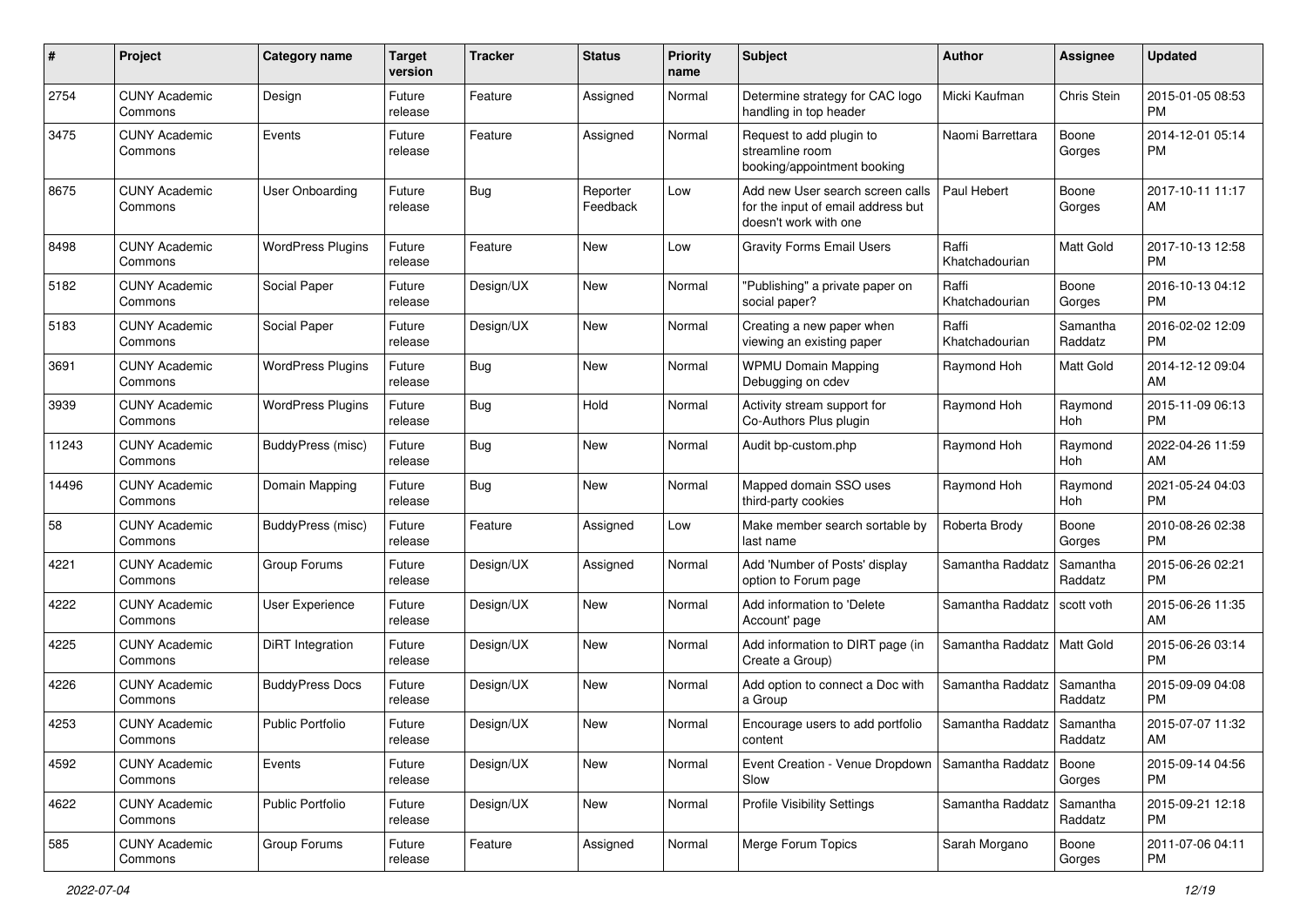| #     | Project                         | <b>Category name</b>           | <b>Target</b><br>version | <b>Tracker</b> | <b>Status</b>        | Priority<br>name | <b>Subject</b>                                                                      | <b>Author</b>       | <b>Assignee</b>  | <b>Updated</b>                |
|-------|---------------------------------|--------------------------------|--------------------------|----------------|----------------------|------------------|-------------------------------------------------------------------------------------|---------------------|------------------|-------------------------------|
| 1888  | <b>CUNY Academic</b><br>Commons | Home Page                      | Future<br>release        | Feature        | Assigned             | Normal           | Refactor BP MPO Activity Filter to<br>support proper pagination                     | Sarah Morgano       | Boone<br>Gorges  | 2014-05-01 07:11<br>PM.       |
| 5826  | <b>CUNY Academic</b><br>Commons | <b>WordPress Plugins</b>       | Future<br>release        | Support        | Reporter<br>Feedback | Normal           | <b>Remove Subscription Options</b><br>plugin from directory                         | Sarah Morgano       | Sarah<br>Morgano | 2016-10-21 04:14<br><b>PM</b> |
| 4438  | <b>CUNY Academic</b><br>Commons | Events                         | Future<br>release        | Bug            | Assigned             | Normal           | Events Calendar - Export<br><b>Recurring Events</b>                                 | scott voth          | Daniel Jones     | 2016-05-23 04:25<br><b>PM</b> |
| 4535  | <b>CUNY Academic</b><br>Commons | My Commons                     | Future<br>release        | Bug            | New                  | Low              | My Commons filter issue                                                             | scott voth          | Raymond<br>Hoh   | 2015-09-01 11:17<br>AM        |
| 5827  | <b>CUNY Academic</b><br>Commons | Public Portfolio               | Future<br>release        | <b>Bug</b>     | Assigned             | Normal           | Academic Interests square bracket<br>links not working                              | scott voth          | Chris Stein      | 2016-08-11 11:59<br><b>PM</b> |
| 12573 | <b>CUNY Academic</b><br>Commons | <b>WordPress Plugins</b>       | Future<br>release        | Bug            | New                  | Normal           | <b>CommentPress Core Issues</b>                                                     | scott voth          |                  | 2020-03-24 04:32<br><b>PM</b> |
| 14113 | <b>CUNY Academic</b><br>Commons | WordPress (misc)               | Future<br>release        | Bug            | Hold                 | Normal           | Block Editor Not Working on this<br>page - Json error                               | scott voth          | Boone<br>Gorges  | 2021-03-05 11:01<br>AM        |
| 519   | <b>CUNY Academic</b><br>Commons | <b>BuddyPress Docs</b>         | Future<br>release        | Feature        | Assigned             | Low              | TOC for individual docs - for new<br>BP "wiki-like" plugin                          | scott voth          | Boone<br>Gorges  | 2015-11-09 05:54<br>PM.       |
| 10226 | <b>CUNY Academic</b><br>Commons | Courses                        | Future<br>release        | Feature        | New                  | Normal           | Add "My Courses" to drop down<br>list                                               | scott voth          | Boone<br>Gorges  | 2021-11-19 12:42<br><b>PM</b> |
| 10354 | <b>CUNY Academic</b><br>Commons | <b>Public Portfolio</b>        | Future<br>release        | Feature        | New                  | Normal           | Opt out of Having a Profile Page                                                    | scott voth          | Chris Stein      | 2020-05-12 10:43<br>AM        |
| 11531 | <b>CUNY Academic</b><br>Commons | Events                         | Future<br>release        | Feature        | New                  | Normal           | Main Events calendar should<br>include non-public events that<br>user has access to | scott voth          | Boone<br>Gorges  | 2019-06-11 10:00<br>AM        |
| 11860 | <b>CUNY Academic</b><br>Commons | Registration                   | Future<br>release        | Feature        | New                  | Normal           | <b>Ensure Students Are Aware They</b><br>Can Use Aliases At Registration            | scott voth          |                  | 2019-09-24 08:46<br>AM        |
| 3492  | <b>CUNY Academic</b><br>Commons | <b>WordPress Themes</b>        | Future<br>release        | Support        | Assigned             | Normal           | Add CBOX theme to the<br>Commons                                                    | scott voth          | Raymond<br>Hoh   | 2014-10-08 05:55<br><b>PM</b> |
| 11788 | <b>CUNY Academic</b><br>Commons | <b>WordPress Plugins</b>       | Future<br>release        | Support        | Reporter<br>Feedback | Normal           | Plugin Request - Browse Aloud                                                       | scott voth          |                  | 2019-09-24 08:42<br>AM        |
| 10368 | <b>CUNY Academic</b><br>Commons |                                | Future<br>release        | Feature        | Assigned             | Normal           | Use ORCID data to populate<br>academic profile page                                 | Stephen Francoeur   | Boone<br>Gorges  | 2018-09-25 01:53<br><b>PM</b> |
| 11883 | <b>CUNY Academic</b><br>Commons | Help/Codex                     | Not tracked              | Support        | New                  | Normal           | Need Embedding Help Page<br>Update (Tableau)                                        | Anthony Wheeler     | scott voth       | 2019-09-24 08:49<br>AM        |
| 10794 | <b>CUNY Academic</b><br>Commons | Performance                    | Not tracked              | Bug            | New                  | Normal           | Memcached connection<br>occasionally breaks                                         | <b>Boone Gorges</b> | Boone<br>Gorges  | 2018-12-06 03:30<br><b>PM</b> |
| 12436 | <b>CUNY Academic</b><br>Commons |                                | Not tracked              | Bug            | Assigned             | Normal           | Nightly system downtime                                                             | Boone Gorges        |                  | 2020-08-01 09:30<br>AM        |
| 3230  | <b>CUNY Academic</b><br>Commons | Internal Tools and<br>Workflow | Not tracked              | Feature        | Assigned             | High             | Scripts for quicker<br>provisioning/updating of<br>development environments         | Boone Gorges        | Boone<br>Gorges  | 2016-01-26 04:54<br><b>PM</b> |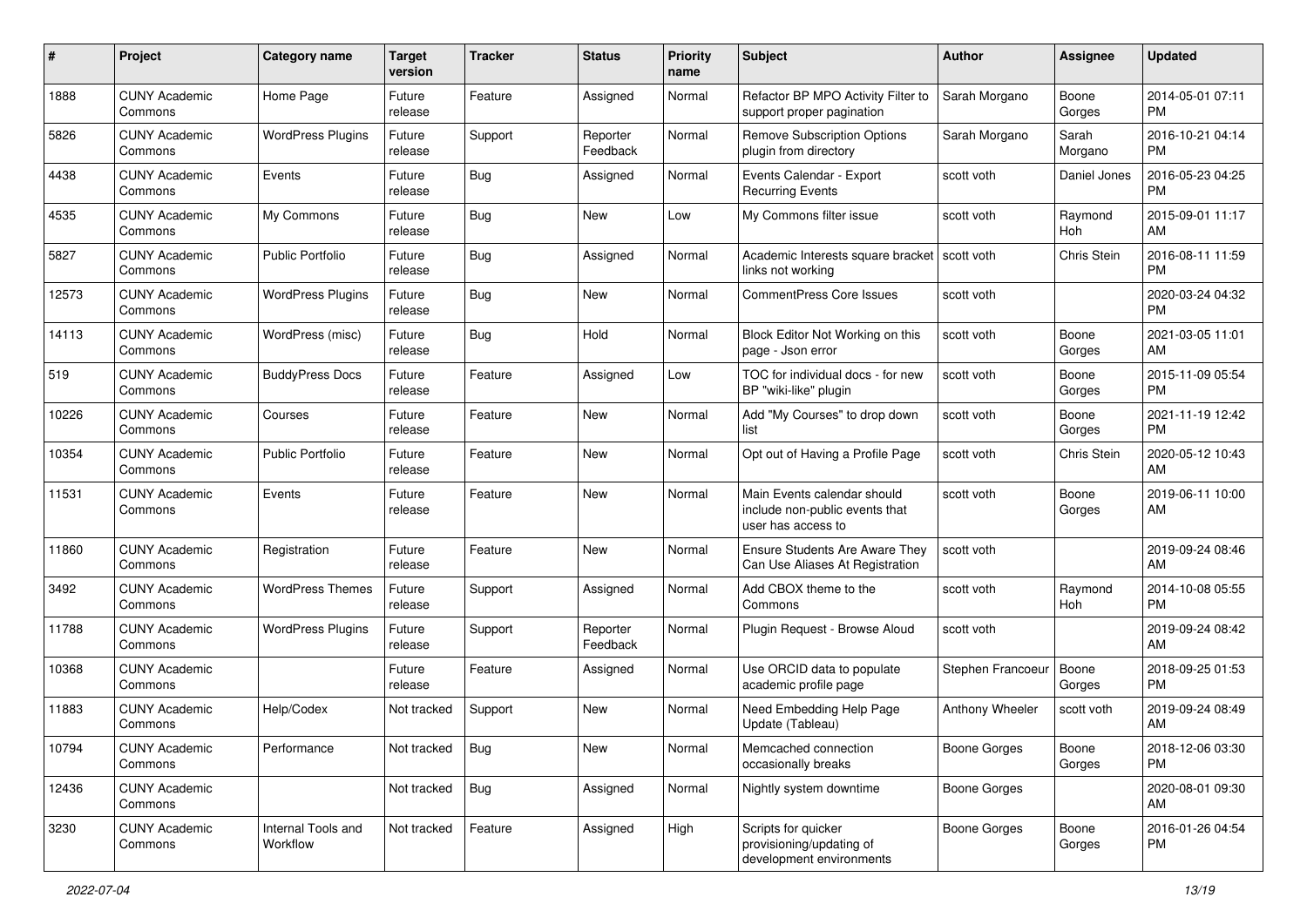| #     | <b>Project</b>                  | <b>Category name</b>     | <b>Target</b><br>version | <b>Tracker</b> | <b>Status</b>        | <b>Priority</b><br>name | <b>Subject</b>                                                               | <b>Author</b>    | Assignee        | <b>Updated</b>                |
|-------|---------------------------------|--------------------------|--------------------------|----------------|----------------------|-------------------------|------------------------------------------------------------------------------|------------------|-----------------|-------------------------------|
| 11517 | <b>CUNY Academic</b><br>Commons |                          | Not tracked              | Feature        | Assigned             | Normal                  | wp-accessibility plugin should not<br>strip 'target=" blank" by default      | Boone Gorges     | Laurie Hurson   | 2019-09-24 09:57<br>AM        |
| 12911 | <b>CUNY Academic</b><br>Commons |                          | Not tracked              | Feature        | New                  | Normal                  | Block access to xmlrpc.php based<br>on User-Agent                            | Boone Gorges     | Boone<br>Gorges | 2020-06-09 05:12<br><b>PM</b> |
| 2666  | <b>CUNY Academic</b><br>Commons | About page               | Not tracked              | Documentation  | Assigned             | Normal                  | <b>Update About Text</b>                                                     | Chris Stein      | Luke Waltzer    | 2016-03-04 11:19<br>AM        |
| 3565  | <b>CUNY Academic</b><br>Commons | My Commons               | Not tracked              | Documentation  | <b>New</b>           | Normal                  | Load Newest inconsistencies                                                  | Chris Stein      | scott voth      | 2015-11-09 01:16<br><b>PM</b> |
| 15210 | <b>CUNY Academic</b><br>Commons | Analytics                | Not tracked              | Design/UX      | New                  | Normal                  | Google Analytics improvements                                                | Colin McDonald   | Boone<br>Gorges | 2022-05-24 10:47<br>AM        |
| 9729  | <b>CUNY Academic</b><br>Commons | <b>SEO</b>               | Not tracked              | Support        | New                  | Normal                  | 503 Errors showing on<br>newlaborforum.cuny.edu                              | Diane Krauthamer | Raymond<br>Hoh  | 2018-05-22 04:48<br><b>PM</b> |
| 3615  | <b>CUNY Academic</b><br>Commons | Redmine                  | Not tracked              | Feature        | <b>New</b>           | Low                     | Create Redmine issues via email                                              | Dominic Giglio   | Boone<br>Gorges | 2017-11-16 11:36<br>AM        |
| 11545 | <b>CUNY Academic</b><br>Commons | <b>WordPress Plugins</b> | Not tracked              | Support        | <b>New</b>           | Normal                  | Twitter searches in WordPress                                                | Gina Cherry      | Matt Gold       | 2019-09-23 01:03<br><b>PM</b> |
| 12004 | <b>CUNY Academic</b><br>Commons |                          | Not tracked              | Support        | Reporter<br>Feedback | Normal                  | Notifications for spam blog<br>comments                                      | Gina Cherry      | Raymond<br>Hoh  | 2019-11-01 12:05<br><b>PM</b> |
| 14842 | <b>CUNY Academic</b><br>Commons |                          | Not tracked              | Support        | Reporter<br>Feedback | Normal                  | Question about widgets and block<br>editor                                   | Gina Cherry      |                 | 2021-10-06 03:01<br><b>PM</b> |
| 11415 | <b>CUNY Academic</b><br>Commons | <b>WordPress Plugins</b> | Not tracked              | <b>Bug</b>     | Reporter<br>Feedback | Normal                  | <b>Blog Subscriptions in Jetpack</b>                                         | Laurie Hurson    |                 | 2019-05-14 10:34<br>AM        |
| 11879 | <b>CUNY Academic</b><br>Commons |                          | Not tracked              | Bug            | New                  | Normal                  | Hypothesis comments appearing<br>on multiple, different pdfs across<br>blogs | Laurie Hurson    | Laurie Hurson   | 2019-09-19 02:39<br><b>PM</b> |
| 12438 | <b>CUNY Academic</b><br>Commons | Courses                  | Not tracked              | Bug            | <b>New</b>           | Normal                  | Site appearing twice                                                         | Laurie Hurson    | Boone<br>Gorges | 2020-02-18 01:34<br><b>PM</b> |
| 15923 | <b>CUNY Academic</b><br>Commons |                          | Not tracked              | Feature        | Reporter<br>Feedback | Normal                  | <b>Bellows Plugin Adjustments</b>                                            | Laurie Hurson    |                 | 2022-04-20 10:10<br>AM        |
| 12328 | <b>CUNY Academic</b><br>Commons |                          | Not tracked              | Support        | <b>New</b>           | Normal                  | Sign up Code for Non-CUNY<br>Faculty                                         | Laurie Hurson    |                 | 2020-01-28 10:25<br>AM        |
| 12484 | <b>CUNY Academic</b><br>Commons |                          | Not tracked              | Support        | Reporter<br>Feedback | Normal                  | Sign up Code for COIL Course<br>starting in March                            | Laurie Hurson    | Matt Gold       | 2020-03-02 02:26<br><b>PM</b> |
| 14538 | <b>CUNY Academic</b><br>Commons |                          | Not tracked              | Support        | Reporter<br>Feedback | Normal                  | <b>Weebly To Commons</b>                                                     | Laurie Hurson    |                 | 2021-09-14 10:47<br>AM        |
| 15176 | <b>CUNY Academic</b><br>Commons |                          | Not tracked              | Support        | Reporter<br>Feedback | Normal                  | Archiving Q Writing & Old<br>Wordpress Sites on the Commons                  | Laurie Hurson    |                 | 2022-02-08 10:28<br>AM        |
| 14475 | <b>CUNY Academic</b><br>Commons |                          | Not tracked              | Publicity      | <b>New</b>           | Normal                  | <b>OER Showcase Page</b>                                                     | Laurie Hurson    | Laurie Hurson   | 2021-09-14 10:46<br>AM        |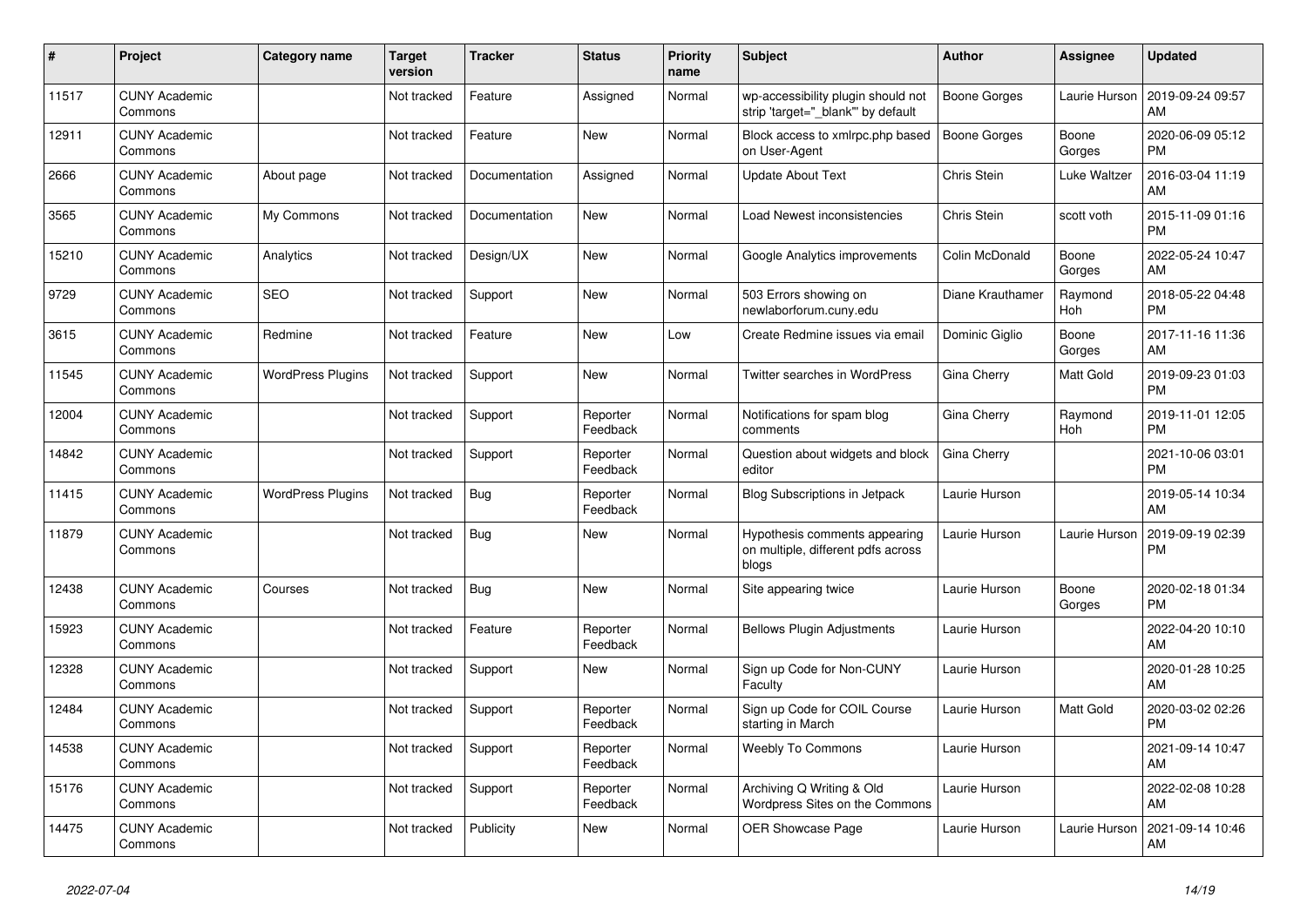| #     | Project                         | <b>Category name</b>    | <b>Target</b><br>version | <b>Tracker</b> | <b>Status</b>        | <b>Priority</b><br>name | <b>Subject</b>                                                                                | <b>Author</b>   | <b>Assignee</b>       | <b>Updated</b>                |
|-------|---------------------------------|-------------------------|--------------------------|----------------|----------------------|-------------------------|-----------------------------------------------------------------------------------------------|-----------------|-----------------------|-------------------------------|
| 14504 | <b>CUNY Academic</b><br>Commons |                         | Not tracked              | Publicity      | Reporter<br>Feedback | Normal                  | Adding showcases to home page<br>menu                                                         | Laurie Hurson   | Boone<br>Gorges       | 2022-01-19 03:26<br><b>PM</b> |
| 9060  | <b>CUNY Academic</b><br>Commons | Commons In A Box        | Not tracked              | <b>Bug</b>     | Hold                 | Normal                  | Problems with CBox image library<br>/ upload                                                  | Lisa Rhody      | Raymond<br>Hoh        | 2018-01-10 03:26<br><b>PM</b> |
| 2175  | <b>CUNY Academic</b><br>Commons | WordPress (misc)        | Not tracked              | Support        | Assigned             | Normal                  | Subscibe 2 vs. Jetpack<br>subscription options                                                | local admin     | Matt Gold             | 2016-01-26 04:58<br><b>PM</b> |
| 2612  | <b>CUNY Academic</b><br>Commons |                         | Not tracked              | Publicity      | Assigned             | Normal                  | Pinterest site for the Commons                                                                | local admin     | Sarah<br>Morgano      | 2016-03-04 11:19<br>AM        |
| 5317  | <b>CUNY Academic</b><br>Commons | Group Blogs             | Not tracked              | <b>Bug</b>     | Reporter<br>Feedback | Normal                  | Notifications of New Post Didn't<br>Come                                                      | Luke Waltzer    | Samantha<br>Raddatz   | 2016-03-21 10:41<br><b>PM</b> |
| 6644  | <b>CUNY Academic</b><br>Commons |                         | Not tracked              | <b>Bug</b>     | Reporter<br>Feedback | High                    | White Screen at Login Pge                                                                     | Luke Waltzer    | Raymond<br>Hoh        | 2016-11-21 10:34<br><b>PM</b> |
| 7928  | <b>CUNY Academic</b><br>Commons | Group Forums            | Not tracked              | Bug            | New                  | Normal                  | Duplicate Forum post                                                                          | Luke Waltzer    | Raymond<br>Hoh        | 2017-04-11 09:27<br><b>PM</b> |
| 13430 | <b>CUNY Academic</b><br>Commons | Reply By Email          | Not tracked              | Bug            | New                  | Normal                  | Delay in RBE                                                                                  | Luke Waltzer    | Raymond<br><b>Hoh</b> | 2020-10-13 11:16<br>AM        |
| 7828  | <b>CUNY Academic</b><br>Commons |                         | Not tracked              | Feature        | Assigned             | Normal                  | Theme Assessment 2017                                                                         | Margaret Galvan | Margaret<br>Galvan    | 2017-05-02 10:41<br><b>PM</b> |
| 12360 | <b>CUNY Academic</b><br>Commons | <b>WordPress Themes</b> | Not tracked              | Bug            | Reporter<br>Feedback | Normal                  | site just says "DANTE We are<br>currently in maintenance mode,<br>please check back shortly." | Marilyn Weber   |                       | 2020-02-04 12:13<br><b>PM</b> |
| 13328 | <b>CUNY Academic</b><br>Commons | Group Forums            | Not tracked              | Bug            | Reporter<br>Feedback | Normal                  | cross-posting in two related<br>groups                                                        | Marilyn Weber   | Raymond<br>Hoh        | 2020-09-15 10:39<br><b>PM</b> |
| 13912 | <b>CUNY Academic</b><br>Commons |                         | Not tracked              | Feature        | Hold                 | Low                     | posting "missed schedule"                                                                     | Marilyn Weber   |                       | 2021-02-23 10:46<br>AM        |
| 8607  | <b>CUNY Academic</b><br>Commons |                         | Not tracked              | Support        | <b>New</b>           | Normal                  | Paypal?                                                                                       | Marilyn Weber   | Matt Gold             | 2018-05-15 01:37<br><b>PM</b> |
| 10273 | <b>CUNY Academic</b><br>Commons | Registration            | Not tracked              | Support        | Reporter<br>Feedback | Normal                  | users combining CF and campus<br>address                                                      | Marilyn Weber   |                       | 2019-09-18 10:58<br>AM        |
| 10657 | <b>CUNY Academic</b><br>Commons |                         | Not tracked              | Support        | Reporter<br>Feedback | Normal                  | child theme problems                                                                          | Marilyn Weber   |                       | 2018-11-08 01:19<br><b>PM</b> |
| 11149 | <b>CUNY Academic</b><br>Commons |                         | Not tracked              | Support        | Reporter<br>Feedback | Normal                  | comments getting blocked                                                                      | Marilyn Weber   | Raymond<br>Hoh        | 2019-03-26 11:40<br>AM        |
| 11509 | <b>CUNY Academic</b><br>Commons |                         | Not tracked              | Support        | Reporter<br>Feedback | Normal                  | deleted Page causing a Menu<br>problem?                                                       | Marilyn Weber   |                       | 2019-06-04 09:54<br>AM        |
| 11519 | <b>CUNY Academic</b><br>Commons |                         | Not tracked              | Support        | Assigned             | Normal                  | comment option not appearing                                                                  | Marilyn Weber   |                       | 2019-09-24 10:28<br>AM        |
| 11771 | <b>CUNY Academic</b><br>Commons |                         | Not tracked              | Support        | Reporter<br>Feedback | Normal                  | post displays in sections                                                                     | Marilyn Weber   |                       | 2019-08-20 10:34<br>AM        |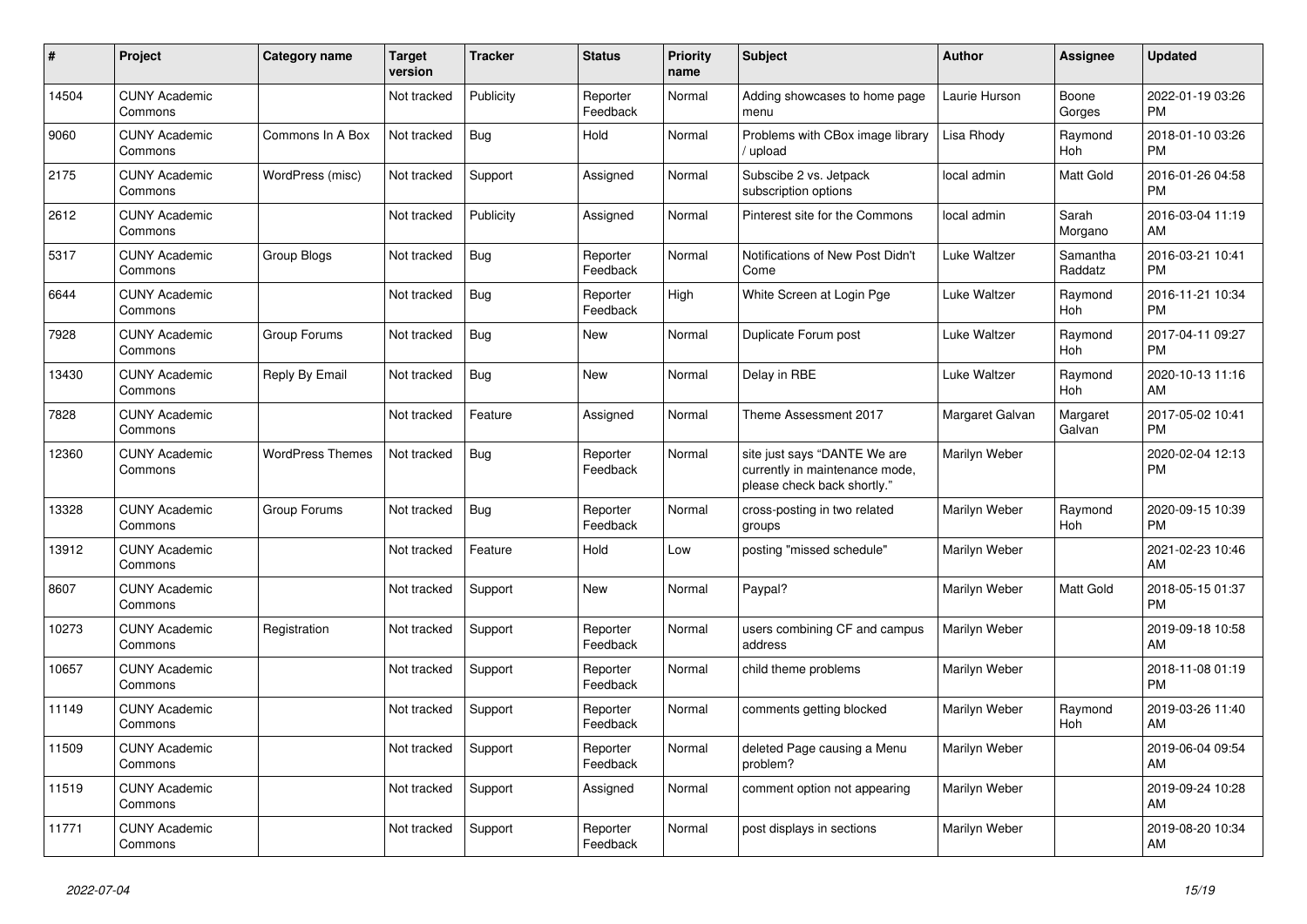| #     | Project                         | <b>Category name</b>      | <b>Target</b><br>version | <b>Tracker</b> | <b>Status</b>        | <b>Priority</b><br>name | <b>Subject</b>                                                   | <b>Author</b> | <b>Assignee</b>  | <b>Updated</b>                |
|-------|---------------------------------|---------------------------|--------------------------|----------------|----------------------|-------------------------|------------------------------------------------------------------|---------------|------------------|-------------------------------|
| 11787 | <b>CUNY Academic</b><br>Commons |                           | Not tracked              | Support        | Reporter<br>Feedback | Normal                  | automated comments notifications<br>on ZenDesk                   | Marilyn Weber |                  | 2019-08-26 06:18<br><b>PM</b> |
| 11848 | <b>CUNY Academic</b><br>Commons |                           | Not tracked              | Support        | Hold                 | Normal                  | a Dean of Faculty wants to share<br>a large file                 | Marilyn Weber |                  | 2019-09-24 08:44<br>AM        |
| 12350 | <b>CUNY Academic</b><br>Commons | <b>Blogs (BuddyPress)</b> | Not tracked              | Support        | Reporter<br>Feedback | Normal                  | URL creation problem                                             | Marilyn Weber |                  | 2020-02-03 11:27<br>AM        |
| 12352 | <b>CUNY Academic</b><br>Commons |                           | Not tracked              | Support        | New                  | Normal                  | "posts list" page builder block<br>option                        | Marilyn Weber |                  | 2020-02-03 01:29<br><b>PM</b> |
| 12382 | <b>CUNY Academic</b><br>Commons | Membership                | Not tracked              | Support        | <b>New</b>           | Normal                  | Email request change                                             | Marilyn Weber | Marilyn<br>Weber | 2020-02-06 12:56<br><b>PM</b> |
| 12741 | <b>CUNY Academic</b><br>Commons | <b>WordPress Plugins</b>  | Not tracked              | Support        | Reporter<br>Feedback | Normal                  | Tableau Public Viz Block                                         | Marilyn Weber | Raymond<br>Hoh   | 2020-05-12 11:00<br><b>AM</b> |
| 13034 | <b>CUNY Academic</b><br>Commons |                           | Not tracked              | Support        | Reporter<br>Feedback | Normal                  | a site is asking people to join the<br>Commons to get a download | Marilyn Weber |                  | 2020-07-12 07:23<br>AM        |
| 13255 | <b>CUNY Academic</b><br>Commons |                           | Not tracked              | Support        | Reporter<br>Feedback | Normal                  | Accessibility problems                                           | Marilyn Weber |                  | 2020-09-01 05:48<br><b>PM</b> |
| 13286 | <b>CUNY Academic</b><br>Commons |                           | Not tracked              | Support        | New                  | Normal                  | problem connecting with<br><b>WordPress app</b>                  | Marilyn Weber | Raymond<br>Hoh   | 2020-09-08 11:16<br>AM        |
| 13975 | <b>CUNY Academic</b><br>Commons | Social Paper              | Not tracked              | Support        | Reporter<br>Feedback | Normal                  | can't approve comments on Social<br>Paper paper                  | Marilyn Weber |                  | 2021-02-12 09:33<br>AM.       |
| 14074 | <b>CUNY Academic</b><br>Commons | WordPress (misc)          | Not tracked              | Support        | Reporter<br>Feedback | Normal                  | page password protection problem                                 | Marilyn Weber |                  | 2021-03-02 11:03<br>AM        |
| 14398 | <b>CUNY Academic</b><br>Commons |                           | Not tracked              | Support        | Reporter<br>Feedback | Normal                  | Events plug-in notification problem                              | Marilyn Weber |                  | 2021-05-11 11:21<br><b>AM</b> |
| 14900 | <b>CUNY Academic</b><br>Commons |                           | Not tracked              | Support        | Reporter<br>Feedback | Normal                  | previous theme?                                                  | Marilyn Weber |                  | 2021-10-25 10:31<br><b>AM</b> |
| 14911 | <b>CUNY Academic</b><br>Commons | <b>WordPress Themes</b>   | Not tracked              | Support        | New                  | Normal                  | Twentytwentyone theme                                            | Marilyn Weber |                  | 2021-10-28 10:37<br><b>AM</b> |
| 15816 | <b>CUNY Academic</b><br>Commons |                           | Not tracked              | Support        | New                  | Normal                  | slow loading at SPS                                              | Marilyn Weber |                  | 2022-04-05 01:26<br><b>PM</b> |
| 10262 | <b>CUNY Academic</b><br>Commons |                           | Not tracked              | <b>Bug</b>     | Reporter<br>Feedback | Normal                  | Newsletter Plugin: Broken Image<br>at Bottom of All Newsletters  | Mark Webb     | Raymond<br>Hoh   | 2018-08-30 05:17<br><b>PM</b> |
| 10678 | <b>CUNY Academic</b><br>Commons |                           | Not tracked              | Bug            | Reporter<br>Feedback | High                    | Newsletter Plugin Not Sending<br><b>Out Newsletters</b>          | Mark Webb     | Boone<br>Gorges  | 2019-09-16 09:38<br><b>PM</b> |
| 10769 | <b>CUNY Academic</b><br>Commons | <b>WordPress Themes</b>   | Not tracked              | Bug            | Reporter<br>Feedback | Normal                  | 2011 Theme Sidebar                                               | Mark Webb     |                  | 2018-12-04 04:09<br><b>PM</b> |
| 11120 | <b>CUNY Academic</b><br>Commons | <b>WordPress Plugins</b>  | Not tracked              | <b>Bug</b>     | Reporter<br>Feedback | Normal                  | Events Manager Events Not<br>Showing Up                          | Mark Webb     |                  | 2019-02-27 04:10<br>PM        |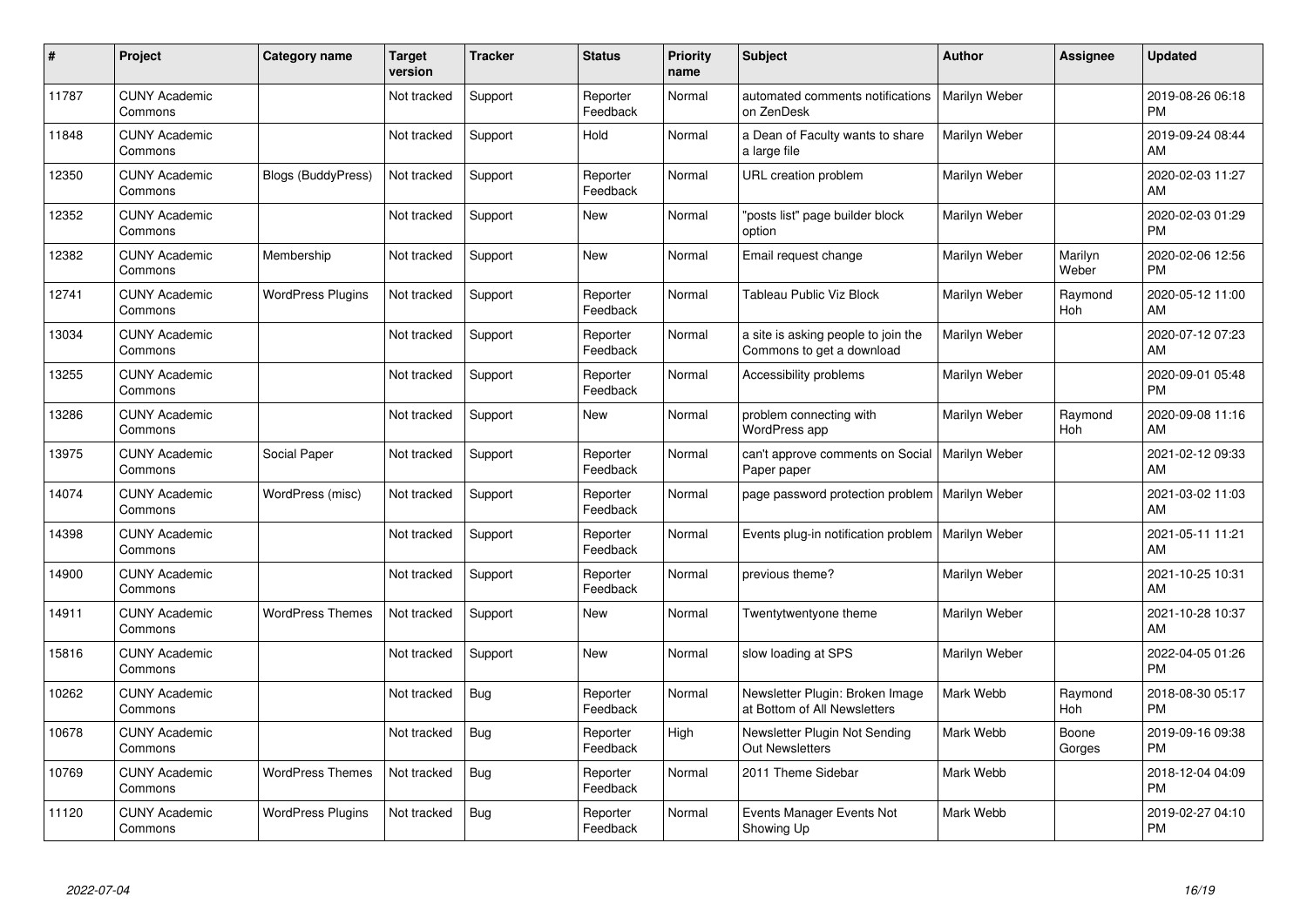| #     | Project                         | <b>Category name</b>       | <b>Target</b><br>version | <b>Tracker</b> | <b>Status</b>        | Priority<br>name | <b>Subject</b>                                                                        | Author           | <b>Assignee</b>     | <b>Updated</b>                |
|-------|---------------------------------|----------------------------|--------------------------|----------------|----------------------|------------------|---------------------------------------------------------------------------------------|------------------|---------------------|-------------------------------|
| 6671  | <b>CUNY Academic</b><br>Commons | Reply By Email             | Not tracked              | Bug            | Assigned             | Normal           | "Post too often" RBE error<br>message                                                 | <b>Matt Gold</b> | Raymond<br>Hoh      | 2016-11-11 09:55<br>AM        |
| 6995  | <b>CUNY Academic</b><br>Commons | Home Page                  | Not tracked              | <b>Bug</b>     | Assigned             | Normal           | member filter on homepage not<br>workina                                              | <b>Matt Gold</b> | Raymond<br>Hoh      | 2016-12-11 09:46<br><b>PM</b> |
| 8991  | <b>CUNY Academic</b><br>Commons | Reply By Email             | Not tracked              | <b>Bug</b>     | Hold                 | Normal           | RBE duplicate email message<br>issue                                                  | Matt Gold        | Raymond<br>Hoh      | 2018-02-18 08:53<br><b>PM</b> |
| 9979  | <b>CUNY Academic</b><br>Commons | <b>Email Notifications</b> | Not tracked              | Bug            | Reporter<br>Feedback | Normal           | Reports of slow email activation<br>emails                                            | Matt Gold        | Boone<br>Gorges     | 2018-08-29 09:40<br><b>PM</b> |
| 10040 | <b>CUNY Academic</b><br>Commons | WordPress (misc)           | Not tracked              | Bug            | Reporter<br>Feedback | Normal           | User doesn't see full list of themes                                                  | <b>Matt Gold</b> | Boone<br>Gorges     | 2018-07-25 10:12<br>AM        |
| 13949 | <b>CUNY Academic</b><br>Commons |                            | Not tracked              | Bug            | New                  | Normal           | Continued debugging of runaway<br>MySQL connections                                   | <b>Matt Gold</b> | Boone<br>Gorges     | 2021-09-14 10:42<br>AM        |
| 3657  | <b>CUNY Academic</b><br>Commons | WordPress (misc)           | Not tracked              | Feature        | New                  | Normal           | Create alert for GC email<br>addresses                                                | Matt Gold        | Matt Gold           | 2016-04-14 11:29<br><b>PM</b> |
| 6115  | <b>CUNY Academic</b><br>Commons | Publicity                  | Not tracked              | Feature        | Assigned             | Normal           | create digital signage for GC                                                         | <b>Matt Gold</b> | scott voth          | 2016-10-11 10:09<br><b>PM</b> |
| 8837  | <b>CUNY Academic</b><br>Commons |                            | Not tracked              | Feature        | Assigned             | Normal           | Create a form to request info from<br>people requesting premium<br>themes and plugins | <b>Matt Gold</b> | Marilyn<br>Weber    | 2017-11-14 03:35<br><b>PM</b> |
| 8898  | CUNY Academic<br>Commons        | Social Paper               | Not tracked              | Feature        | Assigned             | Normal           | Usage data on docs and social<br>paper                                                | <b>Matt Gold</b> | Matt Gold           | 2017-11-16 11:32<br>AM        |
| 8902  | <b>CUNY Academic</b><br>Commons | Design                     | Not tracked              | Feature        | Assigned             | Normal           | Report back on research on<br><b>BuddyPress themes</b>                                | Matt Gold        | Michael Smith       | 2017-11-10 12:31<br><b>PM</b> |
| 8976  | CUNY Academic<br>Commons        | Reply By Email             | Not tracked              | Feature        | Assigned             | Normal           | Package RBE new topics posting?                                                       | <b>Matt Gold</b> | Raymond<br>Hoh      | 2017-12-04 02:34<br><b>PM</b> |
| 636   | <b>CUNY Academic</b><br>Commons | WordPress (misc)           | Not tracked              | Support        | Assigned             | Normal           | Create Lynda.com-like Table of<br>Contents for Prospective Tutorial<br>Screencasts    | <b>Matt Gold</b> | scott voth          | 2016-02-23 03:12<br><b>PM</b> |
| 4070  | <b>CUNY Academic</b><br>Commons | Analytics                  | Not tracked              | Support        | Assigned             | Normal           | Request for JITP site analytics                                                       | <b>Matt Gold</b> | Seth Persons        | 2016-02-23 03:09<br><b>PM</b> |
| 4986  | <b>CUNY Academic</b><br>Commons | ZenDesk                    | Not tracked              | Support        | Assigned             | Normal           | Prepare documentation for<br>Zendesk re web widget                                    | Matt Gold        | Samantha<br>Raddatz | 2016-02-25 03:09<br><b>PM</b> |
| 9941  | <b>CUNY Academic</b><br>Commons | Wiki                       | Not tracked              | Support        | Assigned             | Normal           | Wiki functionality                                                                    | Matt Gold        | Boone<br>Gorges     | 2018-06-26 10:57<br>AM        |
| 3524  | <b>CUNY Academic</b><br>Commons | Documentation              | Not tracked              | Documentation  | Assigned             | Normal           | Post describing all you can do<br>when starting up a new blog/group                   | Matt Gold        | scott voth          | 2014-10-04 12:56<br><b>PM</b> |
| 8666  | <b>CUNY Academic</b><br>Commons | Teaching                   | Not tracked              | Documentation  | Assigned             | Normal           | Create Teaching on the Commons   Matt Gold<br>Resource Page                           |                  | Laurie Hurson       | 2019-09-23 03:16<br><b>PM</b> |
| 3369  | <b>CUNY Academic</b><br>Commons | Reply By Email             | Not tracked              | Outreach       | Hold                 | Normal           | Release reply by email to WP<br>plugin directory                                      | Matt Gold        | Raymond<br>Hoh      | 2016-03-01 12:46<br><b>PM</b> |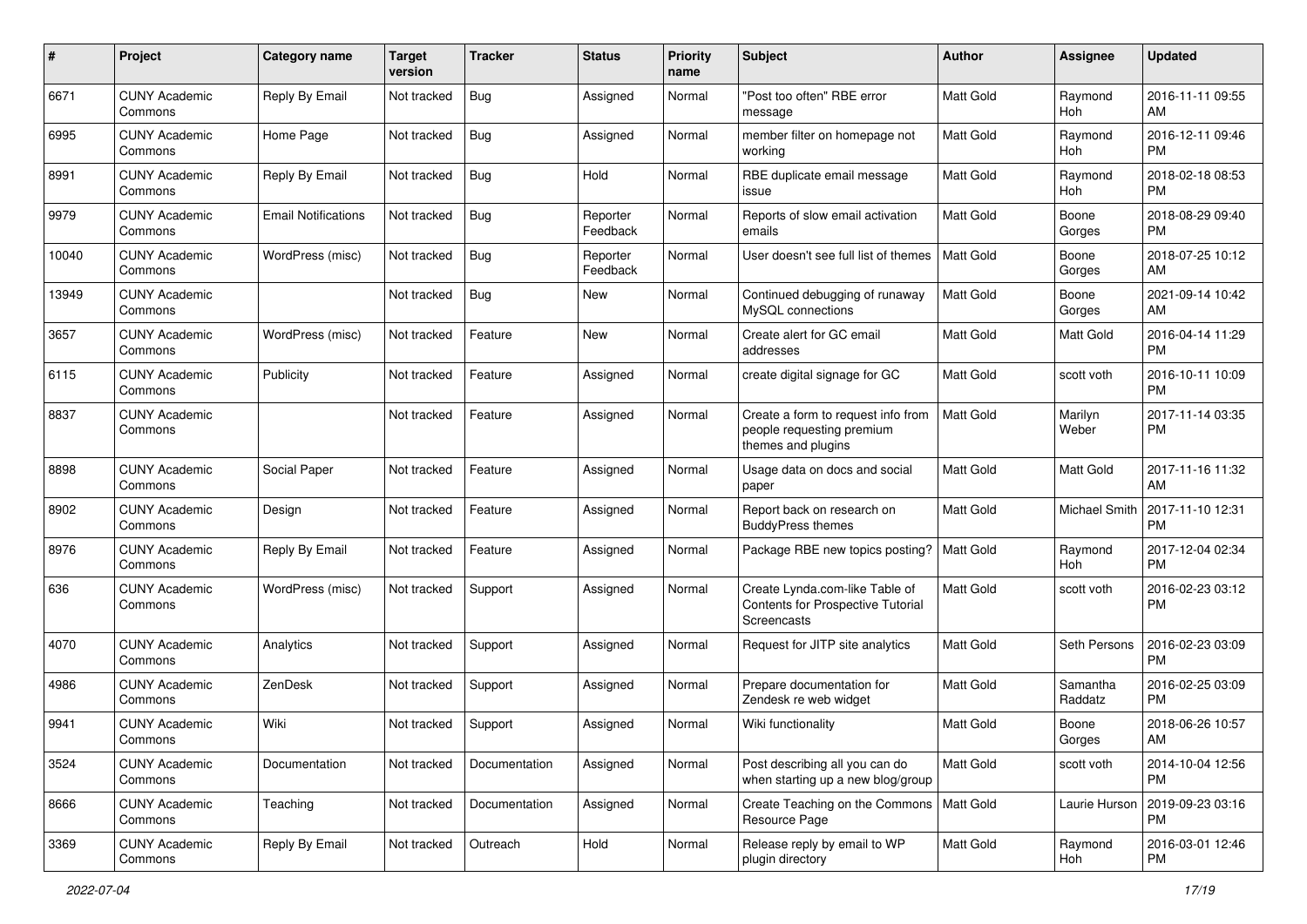| #     | Project                         | Category name            | <b>Target</b><br>version | <b>Tracker</b> | <b>Status</b>        | <b>Priority</b><br>name | <b>Subject</b>                                                                                                                               | Author                  | <b>Assignee</b>     | <b>Updated</b>                |
|-------|---------------------------------|--------------------------|--------------------------|----------------|----------------------|-------------------------|----------------------------------------------------------------------------------------------------------------------------------------------|-------------------------|---------------------|-------------------------------|
| 9015  | <b>CUNY Academic</b><br>Commons | Groups (misc)            | Not tracked              | Outreach       | Assigned             | Normal                  | Email group admins the email<br>addresses of their groups                                                                                    | <b>Matt Gold</b>        | <b>Matt Gold</b>    | 2018-01-02 09:54<br>AM        |
| 4027  | <b>CUNY Academic</b><br>Commons | Commons In A Box         | Not tracked              | Design/UX      | Assigned             | Normal                  | Usability review of CBOX update<br>procedures                                                                                                | <b>Matt Gold</b>        | Samantha<br>Raddatz | 2015-05-11 06:36<br><b>PM</b> |
| 4235  | <b>CUNY Academic</b><br>Commons |                          | Not tracked              | Design/UX      | Assigned             | Normal                  | Explore user experience around<br>comments on forum topics vs docs                                                                           | Matt Gold               | Samantha<br>Raddatz | 2015-07-21 10:23<br>AM        |
| 6298  | <b>CUNY Academic</b><br>Commons | User Experience          | Not tracked              | Design/UX      | Assigned             | Normal                  | Examine data from survey                                                                                                                     | Matt Gold               | Margaret<br>Galvan  | 2016-10-14 12:16<br><b>PM</b> |
| 9908  | <b>CUNY Academic</b><br>Commons |                          | Not tracked              | Feature        | New                  | Normal                  | Is it possible to send email<br>updates to users (or an email<br>address not on the list) for only a<br>single page AFTER being<br>prompted? | <b>Michael Shields</b>  | scott voth          | 2018-06-11 01:34<br><b>PM</b> |
| 9346  | <b>CUNY Academic</b><br>Commons | WordPress (misc)         | Not tracked              | Bug            | <b>New</b>           | Normal                  | Clone cetls.bmcc.cuny.edu for<br>development                                                                                                 | Owen Roberts            | Raymond<br>Hoh      | 2018-03-06 05:35<br><b>PM</b> |
| 6665  | <b>CUNY Academic</b><br>Commons |                          | Not tracked              | Publicity      | <b>New</b>           | Normal                  | Dead Link in 1.10 announcement<br>post                                                                                                       | Paige Dupont            | Stephen Real        | 2016-12-01 03:11<br><b>PM</b> |
| 14483 | <b>CUNY Academic</b><br>Commons | WordPress - Media        | Not tracked              | Bug            | Reporter<br>Feedback | Normal                  | Wordpress PDF Embed Stopped<br>Working after JITP Media Clone                                                                                | Patrick DeDauw          | Boone<br>Gorges     | 2021-05-20 01:51<br><b>PM</b> |
| 11449 | <b>CUNY Academic</b><br>Commons | WordPress - Media        | Not tracked              | Support        | Reporter<br>Feedback | Normal                  | Cloning Media Library for JITP<br>from Staging to Production Site                                                                            | <b>Patrick DeDauw</b>   | Boone<br>Gorges     | 2019-05-13 12:00<br><b>PM</b> |
| 15242 | <b>CUNY Academic</b><br>Commons | Performance              | Not tracked              | Bug            | Reporter<br>Feedback | Normal                  | Slugist site                                                                                                                                 | Raffi<br>Khatchadourian | Boone<br>Gorges     | 2022-02-07 11:14<br>AM        |
| 9420  | <b>CUNY Academic</b><br>Commons | cuny.is                  | Not tracked              | Feature        | <b>New</b>           | Normal                  | Request for http://cuny.is/streams                                                                                                           | Raffi<br>Khatchadourian | Marilyn<br>Weber    | 2018-04-02 10:08<br>AM        |
| 11077 | <b>CUNY Academic</b><br>Commons | Events                   | Not tracked              | Feature        | Reporter<br>Feedback | Normal                  | Show event category description<br>in event list view                                                                                        | Raffi<br>Khatchadourian |                     | 2019-02-12 10:38<br><b>PM</b> |
| 14983 | <b>CUNY Academic</b><br>Commons | WordPress (misc)         | Not tracked              | Support        | Reporter<br>Feedback | Normal                  | "Read More" tag not working                                                                                                                  | Rebecca Krisel          | Raymond<br>Hoh      | 2021-11-23 01:17<br><b>PM</b> |
| 5298  | <b>CUNY Academic</b><br>Commons |                          | Not tracked              | Publicity      | <b>New</b>           | Normal                  | Survey Pop-Up Text                                                                                                                           | Samantha Raddatz        | Samantha<br>Raddatz | 2016-03-22 12:27<br><b>PM</b> |
| 9515  | <b>CUNY Academic</b><br>Commons | <b>WordPress Plugins</b> | Not tracked              | Bug            | Reporter<br>Feedback | Normal                  | Text to Speech plugin - "More<br>Slowly" checkbox not working                                                                                | scott voth              | Boone<br>Gorges     | 2018-06-13 02:26<br><b>PM</b> |
| 14394 | <b>CUNY Academic</b><br>Commons |                          | Not tracked              | Feature        | <b>New</b>           | Normal                  | Commons News Site - redesign                                                                                                                 | scott voth              | scott voth          | 2021-09-14 10:46<br>AM        |
| 10839 | <b>CUNY Academic</b><br>Commons | About page               | Not tracked              | Support        | <b>New</b>           | Normal                  | <b>Mission Statement Needs</b><br>Revision                                                                                                   | scott voth              | <b>Matt Gold</b>    | 2018-12-26 10:58<br>AM        |
| 10982 | <b>CUNY Academic</b><br>Commons | Domain Mapping           | Not tracked              | Support        | Reporter<br>Feedback | Normal                  | <b>CNAME</b> question                                                                                                                        | scott voth              |                     | 2019-01-22 04:29<br>PM        |